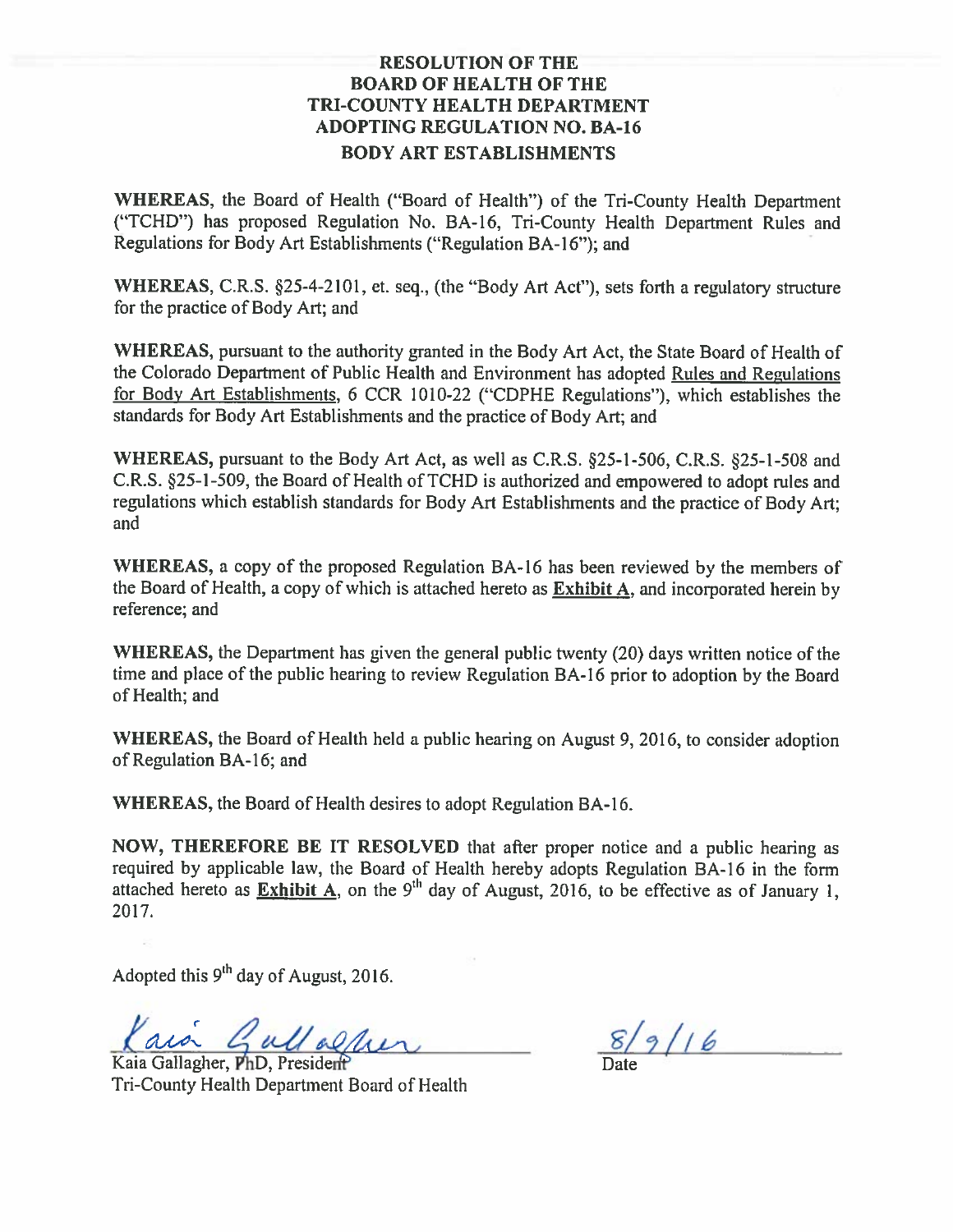

# **REGULATION NO. BA-16**

# **Tri-County Health Department Rules and Regulations for Body Art Establishments**

# **ADOPTED BY THE BOARD OF HEALTH OF THE TRI-COUNTY HALTH DEPARTMENT ON August 9, 2016**

**Effective Date January 1, 2017**

**Pursuant to Title 25-04-2101, et seq. Colorado Revised Statutes**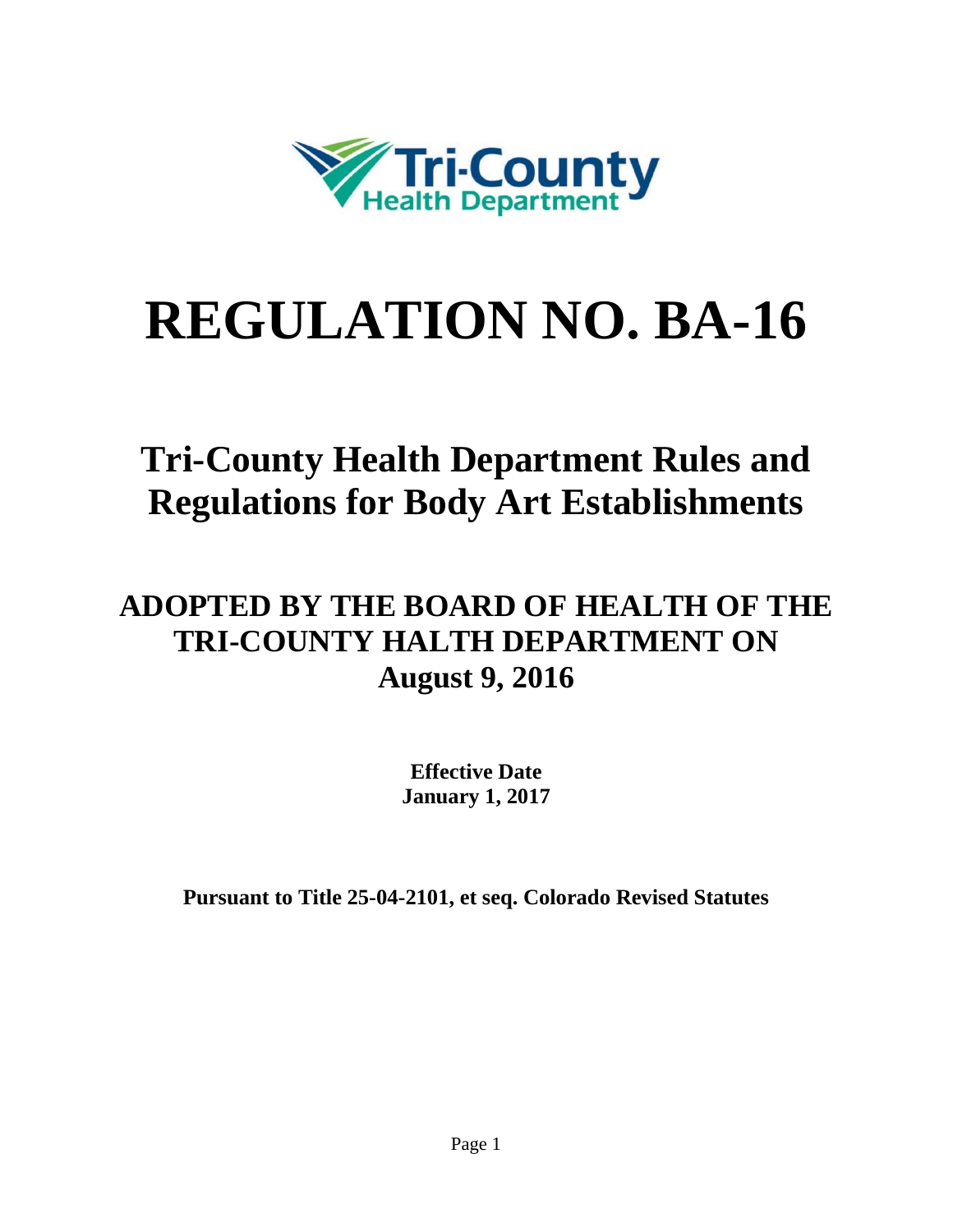# **TABLE OF CONTENTS**

| SECTION 3: MINIMUM REQUIREMENTS FOR BODY ART ESTABLISHMENTS  9   |  |
|------------------------------------------------------------------|--|
|                                                                  |  |
|                                                                  |  |
|                                                                  |  |
|                                                                  |  |
|                                                                  |  |
|                                                                  |  |
|                                                                  |  |
|                                                                  |  |
|                                                                  |  |
|                                                                  |  |
|                                                                  |  |
|                                                                  |  |
|                                                                  |  |
|                                                                  |  |
|                                                                  |  |
|                                                                  |  |
|                                                                  |  |
|                                                                  |  |
|                                                                  |  |
|                                                                  |  |
|                                                                  |  |
|                                                                  |  |
|                                                                  |  |
|                                                                  |  |
|                                                                  |  |
|                                                                  |  |
|                                                                  |  |
|                                                                  |  |
|                                                                  |  |
|                                                                  |  |
| SECTION 6: TEMPORARY EVENTS AND MOBILE BODY ART REQUIREMENTS  15 |  |
|                                                                  |  |
|                                                                  |  |
|                                                                  |  |
|                                                                  |  |
|                                                                  |  |
|                                                                  |  |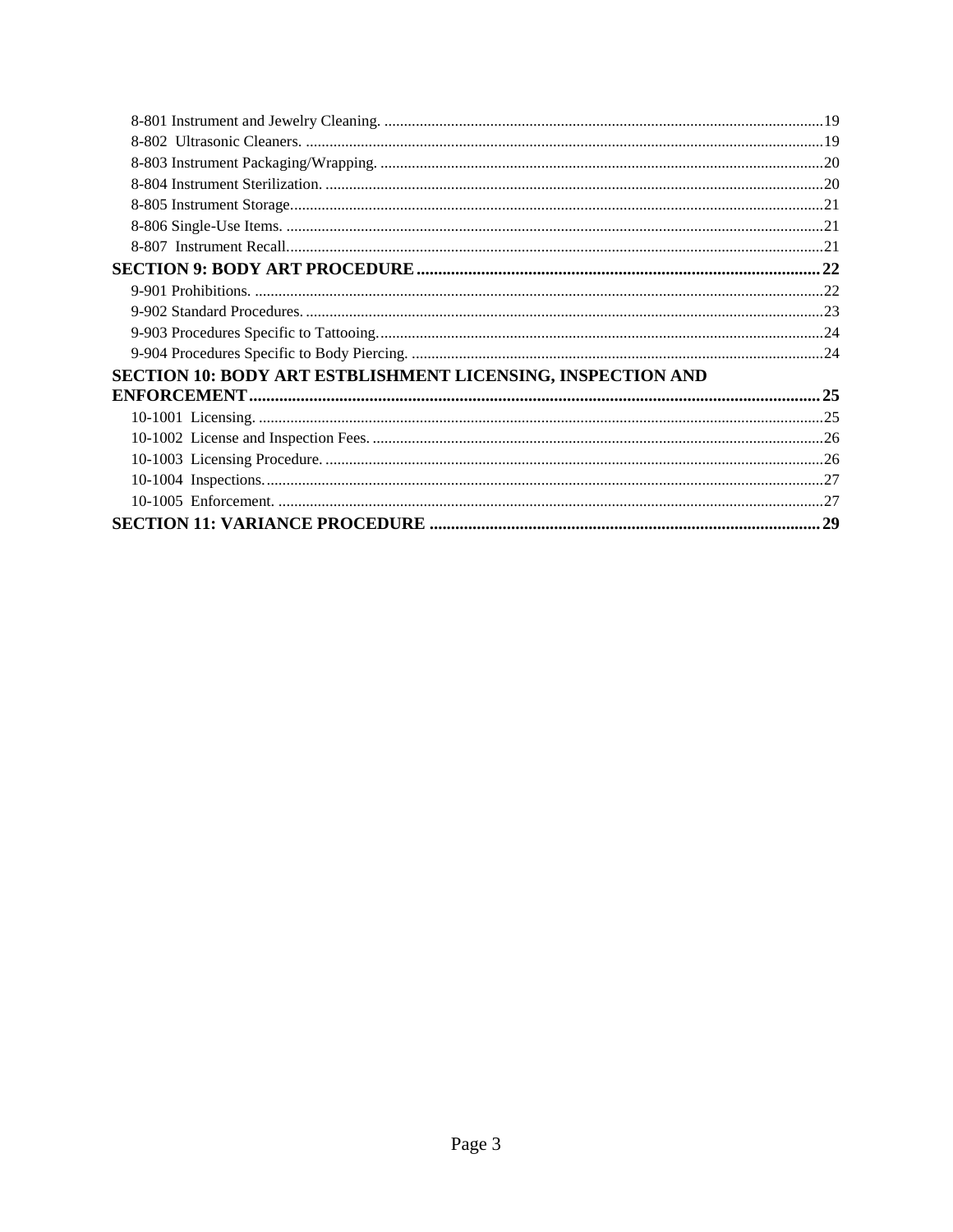#### **REGULATION BA-16 RULES AND REGULATIONS FOR BODY ART ESTABLISHMENTS Effective Date: January 1, 2017**

# <span id="page-4-0"></span>**SECTION 1: PURPOSE, AUTHORITY AND DEFINITIONS**

<span id="page-4-1"></span>**1-101 Purpose.** The purpose of these Regulations is to provide for the safe and sanitary practice of Body Art, the safe and sanitary physical environment where Body Art is performed, the safe and sanitary conditions of equipment utilized in Body Art procedures, and to outline the regulatory functions of the Tri-County Health Department ("TCHD"), in relation thereto.

# <span id="page-4-2"></span>**1-102 Authority.**

(a) Body Artists, C.R.S. §25-4-2101, et. seq., ("Body Art Act"), sets forth a regulatory structure for the practice of Body Art.

(b) Pursuant to the authority granted in the Body Art Act, the State Board of Health of the Colorado Department of Public Health and Environment has adopted Rules and Regulations for Body Art Establishments, 6 CCR 1010-22 ("CDPHE Regulations"), which establishes the standards for Body Art Establishments and the practice of Body Art.

(c) Pursuant to the Body Art Act, as well as C.R.S. §25-1-506, C.R.S. §25-1-508 and C.R.S. §25-1-509, the Board of Health of TCHD is authorized and empowered to adopt rules and regulations which establish standards for Body Art Establishments and the practice of Body Art.

<span id="page-4-3"></span>**1-103 Definitions.** For the purposes of these Regulations the following terms are defined as follows:

(a) AFTERCARE INSTRUCTIONS mean written instructions given to the client, specific to the Body Art procedure(s) rendered. These instructions shall include information regarding when to seek medical treatment, if necessary.

(b) ANTISEPTIC means a substance that inhibits growth of bacteria and other microorganisms when applied to the skin (e.g., chlorhexadine gluconate, alcohol, iodophor). It should not be used to decontaminate inanimate objects.

(c) APPROVED means reasonably acceptable to TCHD.

(d) BOARD OF HEALTH means the Board of Health of TCHD.

(e) BLOODBORNE PATHOGEN means disease-causing microorganisms that are present in human blood. These pathogens include, but are not limited to: hepatitis B virus ("HBV"), hepatitis C virus ("HCV"), and human immunodeficiency virus ("HIV").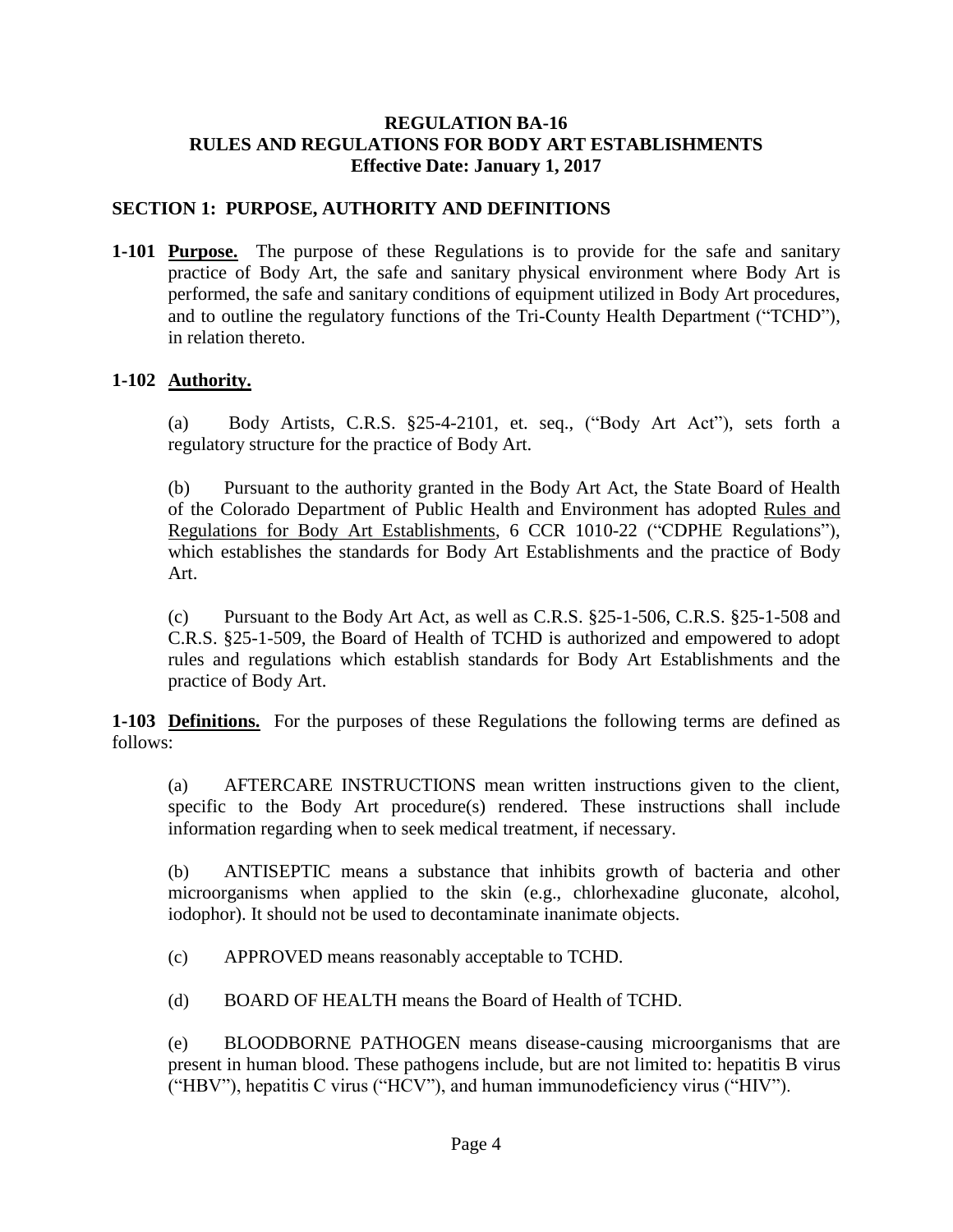(f) BLOODBORNE PATHOGEN COURSE means a course approved by TCHD that teaches the fundamentals of bloodborne pathogens, health and safety precautions, disinfection and sterilization techniques, and procedures for infection and exposure control.

(g) BODY ART ESTABLISHMENT means any location, whether temporary, mobile or permanent, where the practices of Body Art are performed.

(h) BODY ART means the practice of physical body adornment by Body Art Establishments or Body Artists utilizing, but not limited to, the techniques of body piercing, tattooing, branding, sculpting, and scarification. This definition does not include practices conducted under the supervision of a physician licensed to practice medicine under Colorado law or Ear Piercing.

(i) BODY ARTIST means any person who performs Body Art procedures.

(j) BRANDING means a potentially invasive procedure in which a permanent mark is burned into or onto the skin using either temperature, mechanical or chemical means.

(k) CDPHE means the Colorado Department of Public Health and Environment.

(l) CLIENT RECORDS means the records of each client of a Body Art Establishment, as more fully described in Section 4 herein.

(m) COMPLICATION means an adverse medical response to a procedure.

(n) CONTAMINATED means the presence or reasonably anticipated presence of blood, infectious materials or other types of impure materials that have corrupted a surface or item through contact.

(o) CONTAMINATION means to make unfit for use by the introduction or potential introduction of blood, infectious materials or other types of impure materials.

(p) CRITICAL ITEM VIOLATION means a provision of these Regulations that, if in non-compliance, has the potential for immediate impact on the public health by resulting in infection of either clients or staff of a Body Art Establishment, or disease transmission among clients or staff of a Body Art Establishment (i.e. immediate health risk; positive spore test).

(q) C.R.S. means the Colorado Revised Statutes, as amended from time to time.

(j) DISINFECTANT means an EPA registered hospital grade disinfectant which has effectiveness against *Salmonella Choleraesuis (enterica)*, *Staphylococcus aureus* and *Pseudomonas aeruginosa* or sodium hypochlorite (bleach) and water, ½ cup of 8.25% bleach and one gallon water, or other ratios for disinfectant specified on the bleach container, made fresh daily, dispensed from a spray bottle, and used to decontaminate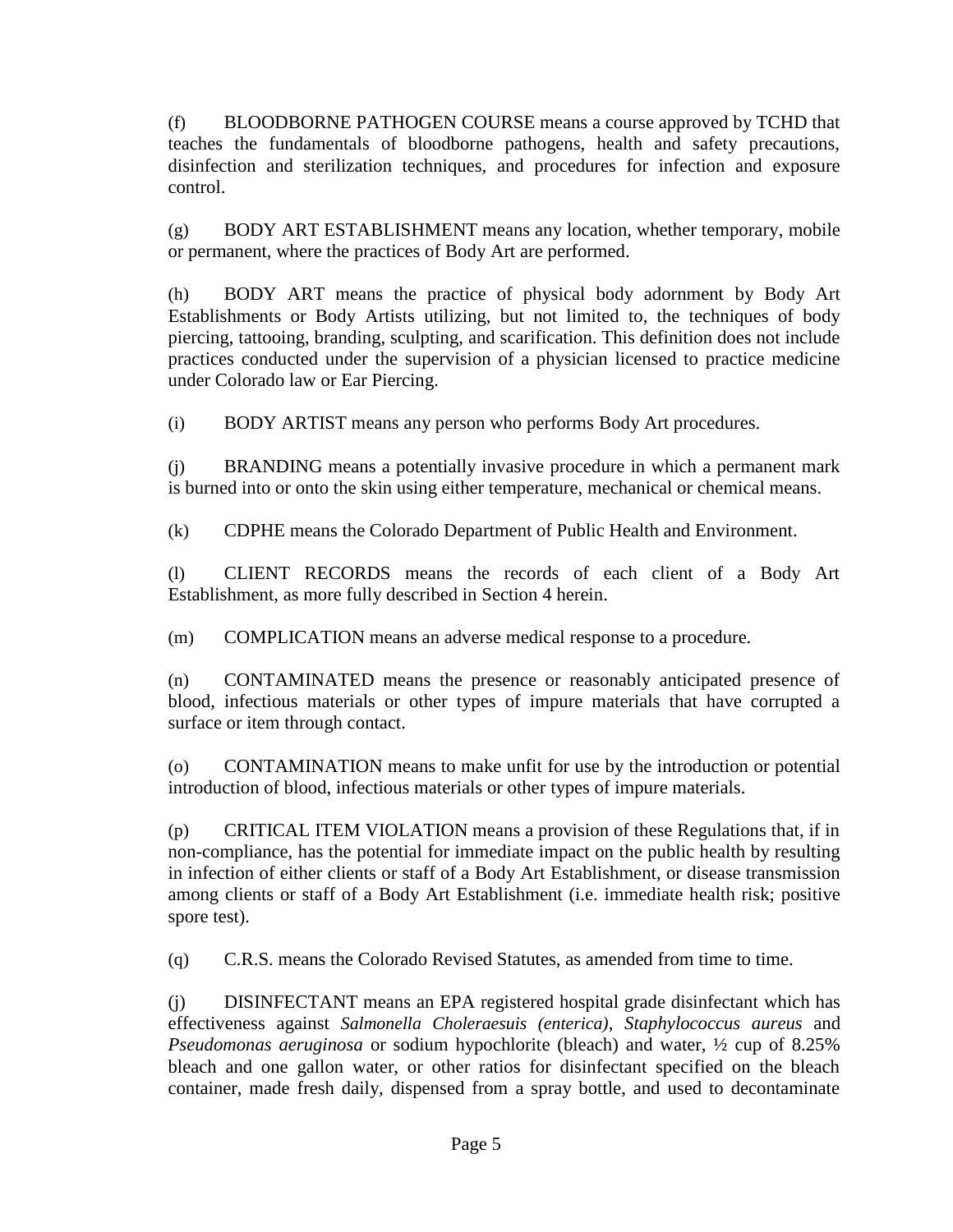inanimate objects and surfaces.

(r) DISINFECTION means to destroy or inhibit pathogenic microorganisms on inanimate objects or surfaces. Disinfection is less than sterilization.

(s) EAR PIERCING means the procedure or practice of puncturing the outer perimeter or lobe of the ear using a pre-sterilized, single-use stud ear piercing system.

(t) EQUIPMENT means all machinery, including fixtures, containers, vessels, tools, devices, implements, furniture, display and storage areas, sinks, and all other apparatus and appurtenances used in connection with the operation of a permanent, mobile or temporary Body Art Establishment.

(u) EVENT COORDINATOR means the person responsible for obtaining TCHD approval for a temporary body art event held in Adams, Arapahoe, or Douglas County, and the person responsible for ensuring compliance with these regulations at temporary events.

(v) EXPOSURE CONTROL PLAN means a written plan outlining the practices and procedures for the safe operation of a Body Art Establishment, as more fully set forth in Section 7, herein.

(w) GLOVES mean those which are disposable and single-use, and are labeled for surgical or examination purposes. Gloves for instrument cleaning shall be heavy-duty, multi-use and waterproof.

(x) HEARING OFFICER means the Executive Director of TCHD, or his or her authorized designee.

(y) HECTOGRAPHIC means a copy made from a prepared gelatin, or gelatin-like surface to which the original document has been transferred.

(z) INFECTIOUS WASTE or REGULATED WASTE means blood or other potentially infectious materials; contaminated items that would release blood or other potentially infectious materials; items caked with blood or other potentially infectious materials that can release these materials upon handling; contaminated sharps; and human pathological/anatomical waste.

(aa) INSTRUMENTS means disposable and non-disposable tools used for Body Art procedures, including, but not limited to sharps, tubes, grips, forceps, jewelry tools, etc.

(bb) INVASIVE means entry through the skin or mucosa either by incision or insertion of an instrument, body ornament, or any other means.

(cc) JEWELRY means any ornament inserted into the body.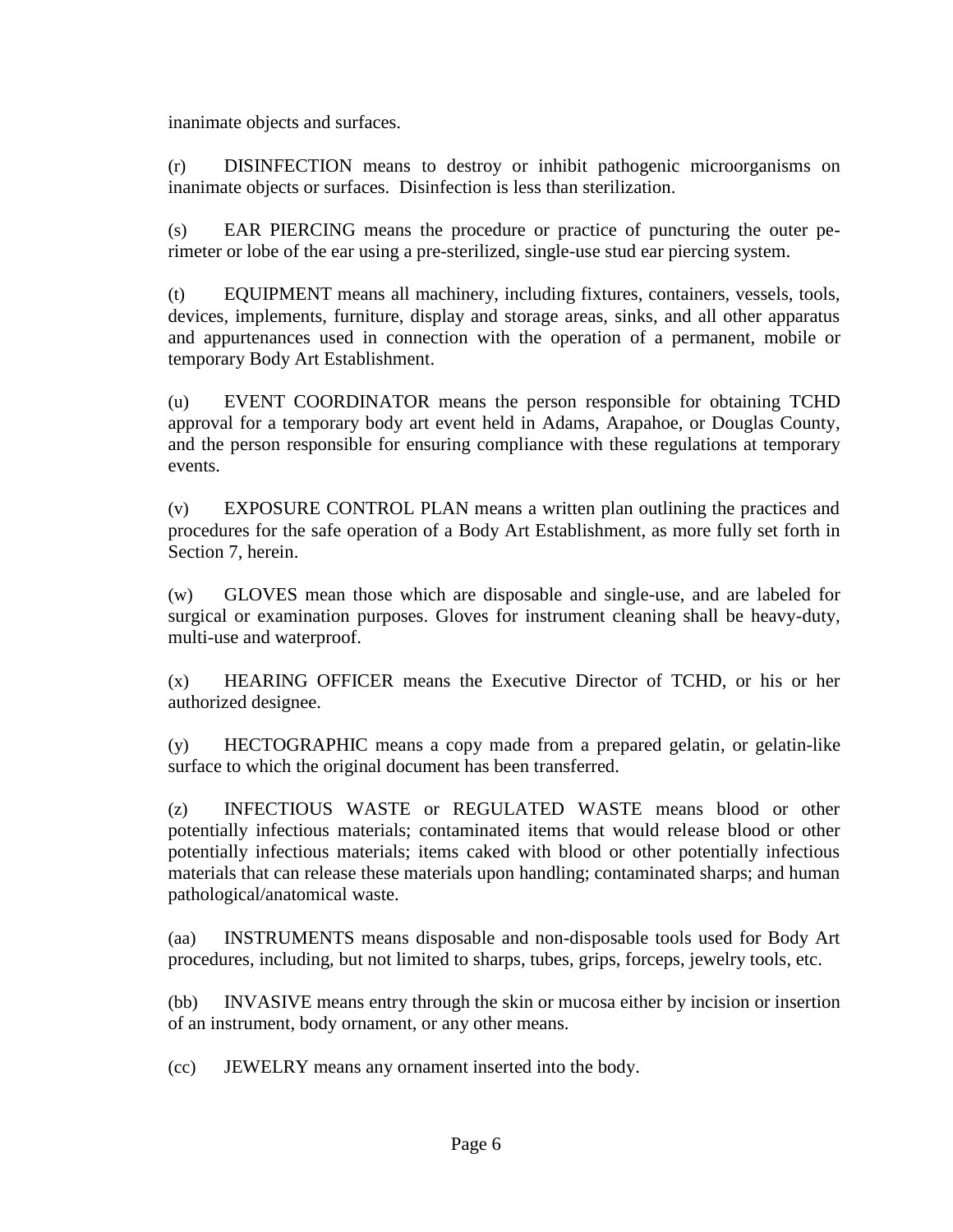(dd) LICENSE means a license to operate a Body Art Establishment located in TCHD's Jurisdiction issued by TCHD pursuant to Section 10, herein. All permanent, mobile and temporary Body Art Establishments located in TCHD's Jurisdiction must be Licensed.

(ee) LICENSEE means an owner or operator of a Body Art Establishment that has obtained a valid Body Art Establishment License from TCHD.

(ff) MINOR means an individual who has not obtained the age of eighteen (18) years.

(gg) MOBILE BODY ART ESTABLISHMENT means a Licensed Body Art Establishment that is readily moveable, such as a motorized wheeled vehicle or a towed wheeled vehicle, designed and equipped to conduct Body Art procedures pursuant to the provisions of these Regulations.

(hh) NEW FACILITY means a facility that (1) is making its initial application for Licensure as a Body Art Establishment, (2) a newly constructed facility, (3) an extensively remodeled facility, or (4) a facility that is changing its physical location.

(ii) PERSON IN CHARGE means the owner, manager or individual(s) present at the Body Art Establishment who is responsible for the operation at the time of an inspection. If no individual is responsible, then any employed person present is the Person in Charge. If multiple Body Artists share operation of the Body Art Establishment, then each Body Artist shall be considered a Person in Charge and shall be accountable for all of the requirements of these Regulations with regard to common areas and practices in addition to his/her own separate areas and practices.

(jj) PIERCE, PIERCED, PIERCING means puncturing or penetration of the skin or mucosa of a person and the insertion of jewelry or other adornment in the opening, except that Ear Piercing shall be exempt from these Regulations.

(kk) PRE-STERILIZED INSTRUMENTS mean those that are commercially sterilized by the manufacturer. Packaging shall bear a legible sterilization lot number and expiration date.

(ll) PROCEDURE AREA means any surface of an inanimate object that contacts the client's skin during a Body Art procedure and all surfaces where instruments and supplies are placed during a procedure.

(mm) REGULATIONS means these Rules and Regulations for Body Art **Establishments** 

(nn) REUSEABLE DEVICES means instruments or other items of equipment that are approved by the manufacturer for reuse after appropriate cleaning, decontamination, and sterilization.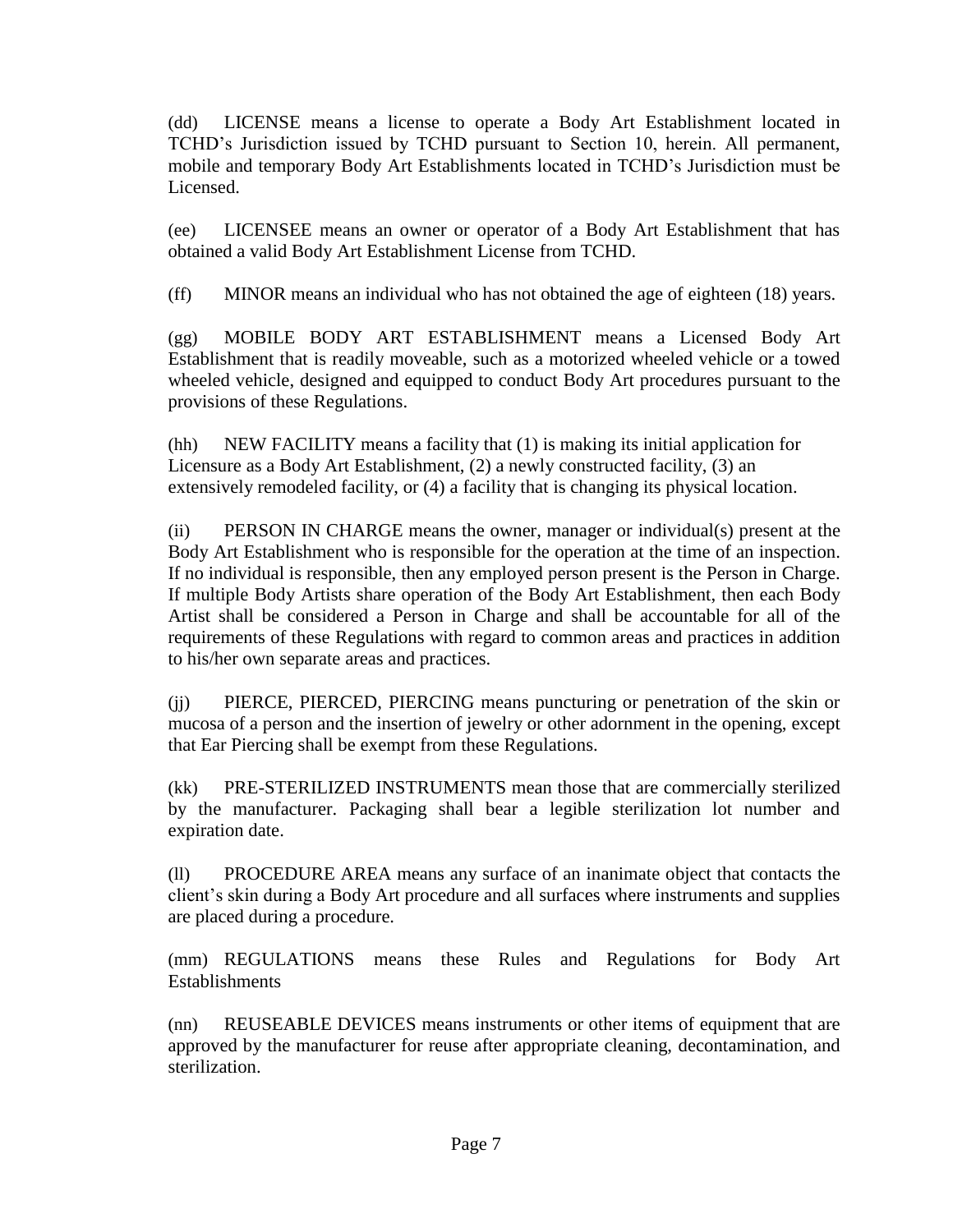(oo) SCARIFICATION means an invasive procedure in which the intended result is the production of scar tissue on the surface of the skin.

(pp) SCULPTING means a modification of the skin, mucosa, cartilage, or tissue of the body for non-medical purposes.

(qq) SERVICE ANIMAL means a dog or other animal that is individually trained to do work or perform tasks for a person with a disability, as it complies with the most recent version of the Americans with Disabilities Act ("ADA"). Pursuant to the ADA, emotional support animals do not meet the definition of service animals.

(rr) SHARPS CONTAINER means a puncture-resistant, leak-proof, rigid container that can be closed for handling, storage, transportation and disposal, and is labeled with the Universal Biological Hazard Symbol.

(ss) SHARPS mean all objects (sterile or contaminated) that may purposely or accidentally cut the skin or mucosa including, but not limited to, single-use needles, scalpel blades and razor blades.

(tt) SIGNS OF INFECTION means including, but not limited to, redness, swelling, tenderness of the procedure site, red streaks going from the procedure site towards the heart, elevated body temperature, or purulent drainage from the procedure site.

(uu) STERILIZATION means a process that results in the total destruction of all forms of microbial life, including highly resistant bacterial spores on reusable equipment and devices in direct contact with bodily fluids.

(vv) STERILIZER means an autoclave that is designed and labeled by the manufacturer as a medical instrument sterilizer and is used for the destruction of microorganisms and their spores, resulting in complete sterilization.

(ww) TATTOO, TATTOOED, TATTOOING means inserting pigment under the surface of the human skin or mucosa by pricking with a needle or other means, to permanently change the color or appearance of the human skin or to produce an indelible mark or figure visible through the human skin.

(xx) TCHD means the Tri-County Health Department.

(yy) TCHD'S JURISDICTION means the counties of Adams, Arapahoe and Douglas, Colorado, including all municipalities contained therein.

(zz) TEMPORARY BODY ART ESTABLISHMENT or TEMPORARY EVENT means an industry trade show, convention, procedural/product demonstration, educational seminar, or other similar event, lasting no longer then fourteen (14) consecutive days, at which Body Artists perform Body Art services and procedures outside of a permanent Body Art Establishment.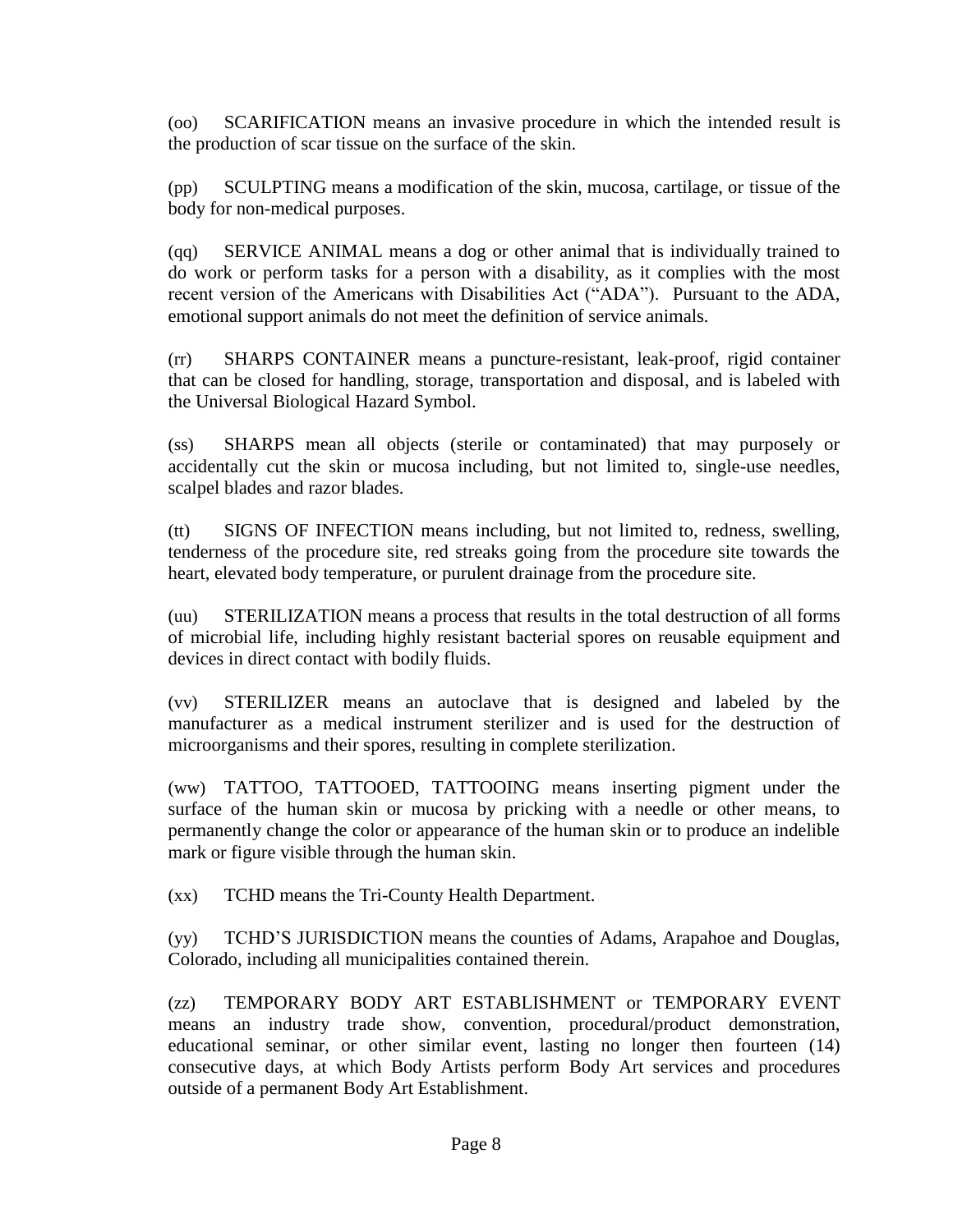(aaa) UNIVERSAL PRECAUTIONS mean a set of precautions designed to prevent transmission of human immunodeficiency virus (HIV), hepatitis B and other bloodborne pathogens as defined by the Centers for Disease Control and Prevention ("CDC"). Under Universal Precautions, blood and certain body fluids of all individuals are considered infectious.

(bbb) ULTRASONIC CLEANING UNIT means a piece of equipment approved by TCHD, that is physically large enough to fully submerge instruments in liquid, and which removes foreign matter from the instruments by means of heat and/or high frequency oscillations transmitted through the contained liquid.

(ccc) WATER, APPROVED SOURCE means adequate, uncontaminated water for the needs of the Body Art Establishment provided from a source constructed, maintained, and operated according to the *Colorado Primary Drinking Water Regulations.*

# <span id="page-9-0"></span>**SECTION 2: MINIMUM REQUIREMENTS FOR BODY ARTISTS**

<span id="page-9-1"></span>**2-201 Body Artist Requirements.** All Body Artists shall comply with the following requirements, and shall:

(a) Within 90 days of initially being hired, or within 90 days of enactment of this Regulation, successfully complete an approved Bloodborne Pathogen Course in compliance with the provisions of these Regulations, and obtain a written Certificate of Completion for the course. The Certificate of Completion for each Body Artist shall be posted in a conspicuous place in the Body Art Establishment visible to patrons.

(b) Obtain written re-certification of the Bloodborne Pathogen Course on a yearly basis.

(c) Possess and demonstrate knowledge of the Exposure Control Plan and the procedures set forth therein, Universal Precautions, health and safety precautions, and disinfection and sterilization techniques.

(d) Within 90 days of initially being hired, receive vaccination against hepatitis B (HBV) or provide a written statement to the manager or owner of the Body Art Establishment stating that he or she declines the vaccination.

<span id="page-9-2"></span>**2-202 Documentation.** Body Artists shall have an ongoing obligation to provide the documentation described in Section 2-101 to the staff of TCHD upon request.

# <span id="page-9-3"></span>**SECTION 3: MINIMUM REQUIREMENTS FOR BODY ART ESTABLISHMENTS**

<span id="page-9-4"></span>**3-301 License.** As more fully set forth in Section 10, herein, all Body Art Establishments within TCHD's Jurisdiction shall have a validly issued and in good standing License prior to performing Body Art procedures.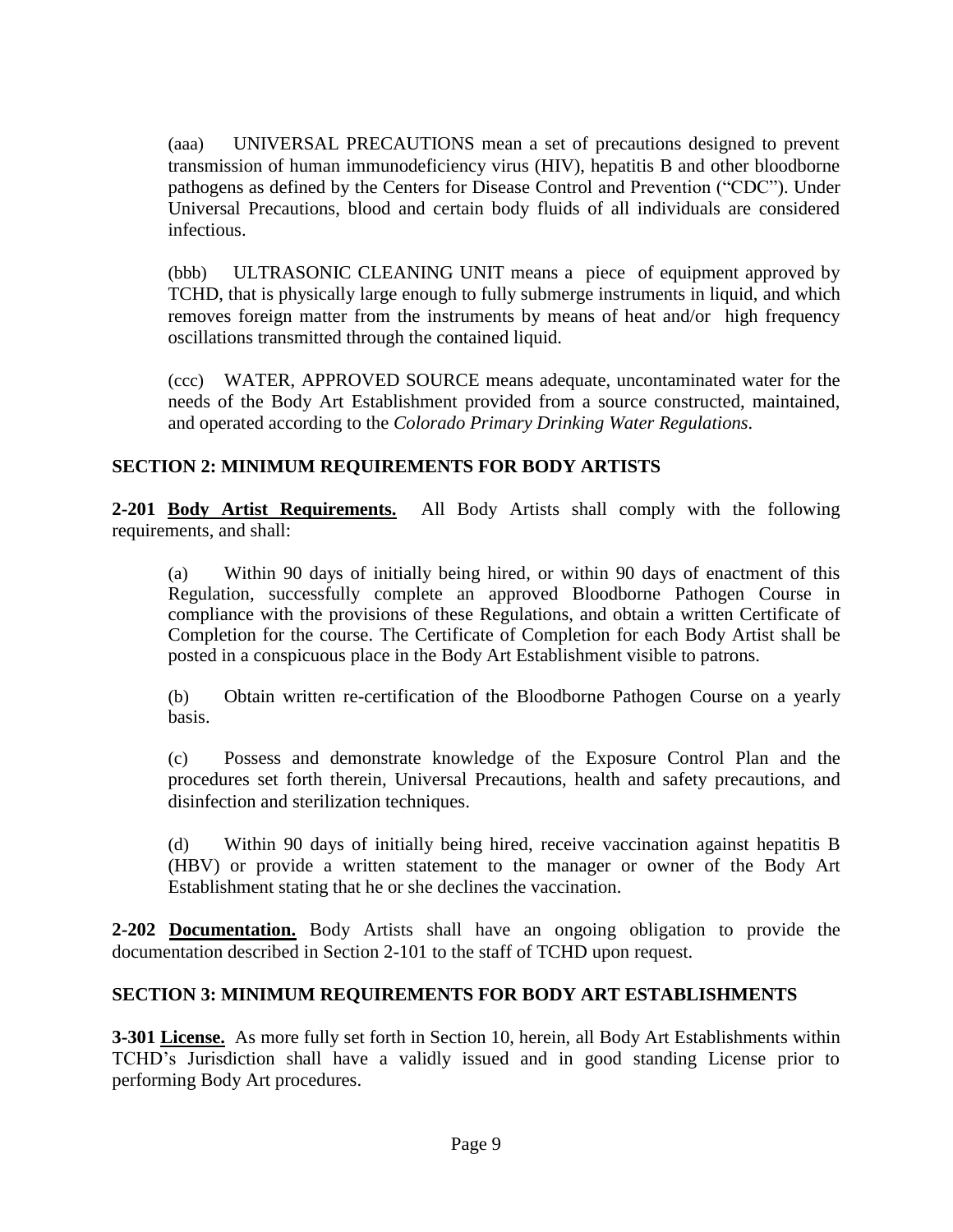<span id="page-10-0"></span>**3-302 Person in Charge.** Each Body Art Establishment must have a Person in Charge at all times who is responsible for the operation of the Body Art Establishment.

<span id="page-10-1"></span>**3-303 Employment Records.** The following information on each employee of a Body Art Establishment shall be on file and available for inspection by TCHD at all times during operating hours:

- (a) Full legal name.
- (b) Artist identifier name (i.e. nickname), if applicable.
- (c) Home address.
- (d) Home phone number.

(e) Written proof that all Body Artists, or other employees handling sharps and/or infectious waste, have successfully completed an approved Bloodborne Pathogen Course and that each certification is current.

(f) Written proof that all Body Artists, or other employees handling sharps and/or infectious waste, have either completed or were offered and declined, in writing, the hepatitis B vaccination series. This offering shall be included as a pre-employment requirement and comply with 2-201(d).

<span id="page-10-2"></span>**3-304 Documentation.** The Person in Charge shall have access to the following information and it shall be on the premises for review by TCHD at all times during operating hours:

(a) Contract or agreement for sharps disposal and/or other infectious/regulated waste disposal.

(b) Spore test log and test results.

(c) Each client record for at least 3 years after last being seen by the Body Art Establishment.

- (d) Manufacturer's information on sterilization and ultrasonic cleaning equipment.
- (e) A written Exposure Control Plan, as set forth in Section 7, herein.
- (f) Current Body Art Establishment License.

<span id="page-10-3"></span>**3-305 Reporting.** Each Body Art Establishment shall report to TCHD all infections, complications or diseases resulting from any Body Art procedure within 24 hours of receipt of knowledge by the Person in Charge, or any other owner, manager or employee.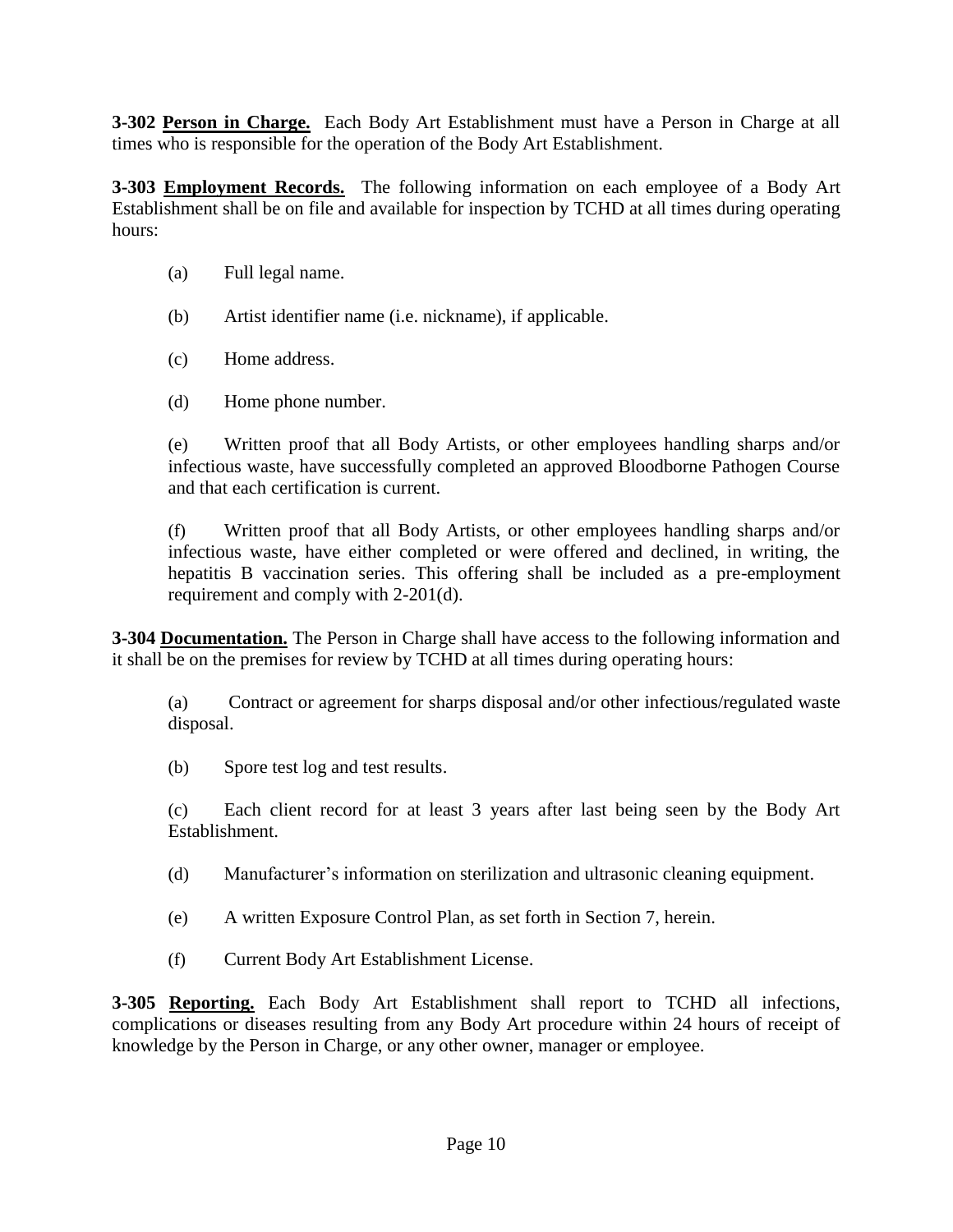# <span id="page-11-0"></span>**SECTION 4: CLIENT RECORDS**

<span id="page-11-1"></span>**4-401 Client Records.** The Person in Charge shall have access to and shall maintain records at the Body Art Establishment for all clients of the Body Art Establishment for a minimum of three (3) years after each client has last been seen. The Client Records shall be available for review by the staff of TCHD at all times during operating hours.

<span id="page-11-2"></span>**4-402 Client Suitability.** The following information shall be documented and used by the each Body Artist to determine the client's suitability for receiving a Body Art procedure. In order to assure, insofar as possible, the proper healing of a client following a Body Art procedure, the client shall be asked to disclose if he/she has any of the following:

- (a) Diabetes.
- (b) Hemophilia.
- (c) Skin diseases or skin lesions.

(d) Allergies or adverse reactions to latex, pigments, dyes, disinfectants, soaps or metals.

(e) Treatment with anticoagulants or other medications that thin the blood and/or interfere with blood clotting.

(f) Any other information that would aid the Body Artist in the client's Body Art healing process evaluation.

<span id="page-11-3"></span>**4-403 Client Consent.** A written client consent form for all procedures shall document the following:

- (a) Name, address, current phone number, age and signature of the client.
- (b) Date of the procedure.
- (c) The type and location of the Body Art.

(d) Identification of the sterilized instrument(s) (i.e. date and time) used during the procedure that corresponds with the autoclave load log for those instruments and/or package/lot number.

(e) Documentation that information regarding risks and outcome were discussed and written information was provided prior to the procedure including:

(1) Advising the client that Tattoos should be considered permanent, that it can only be removed with a surgical or laser procedure and that any effective removal may leave scarring;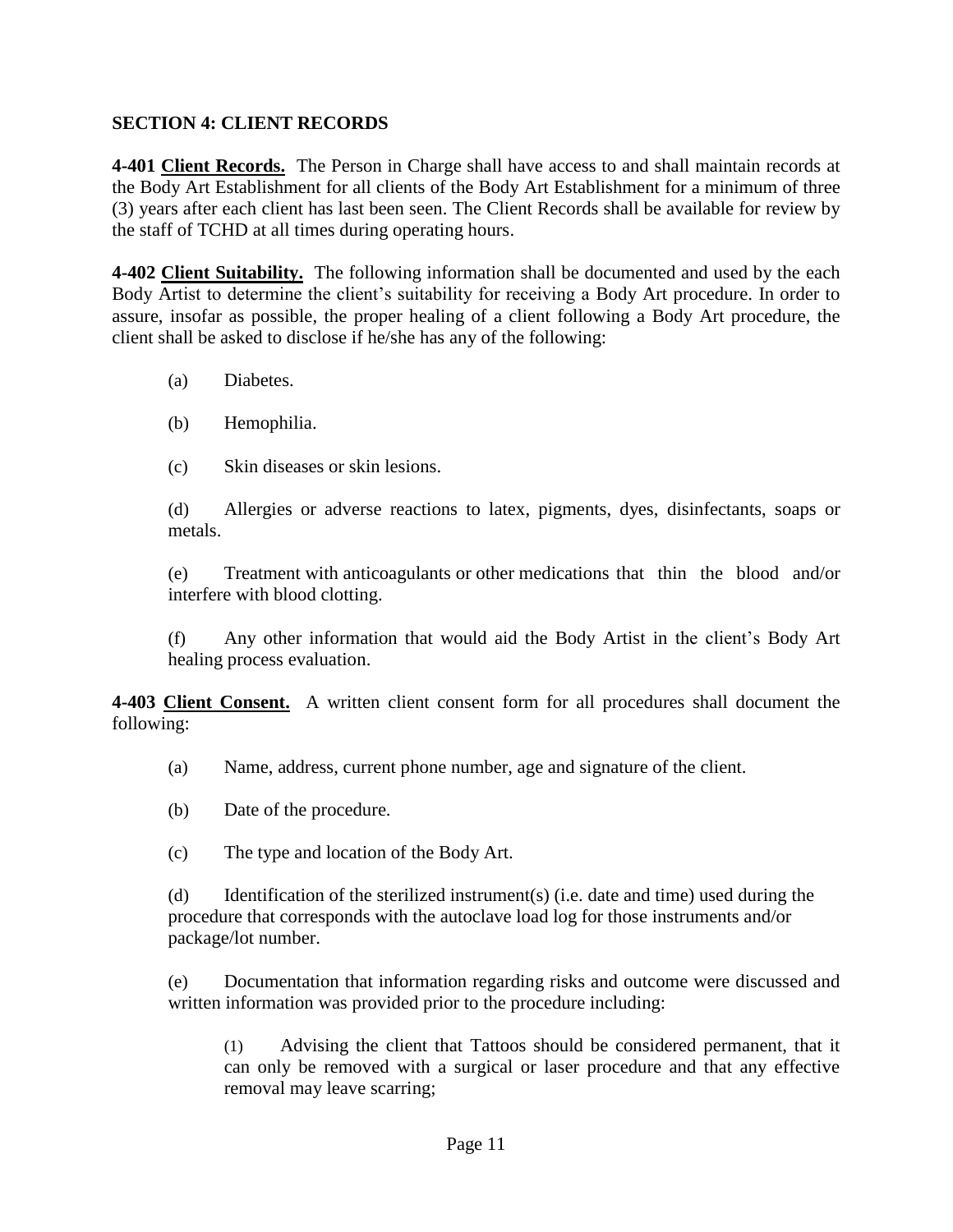(2) Explanation to the client of the healing process including the expected duration, possible side effects, abnormalities, and restrictions or limitations.

(f) Verification that written and verbal Aftercare Instructions were provided to the client.

(g) The name or identifier name of the Body Artist performing the Body Art procedure.

(j) Minor Client: In the case of a Minor client, the following additional information shall be recorded on the client consent form.

(1) Name, address, current phone number and signature of parent or legal guardian giving consent to the Body Art procedure for their children under 18 years old. If a client is under 18 years old and provides proof of emancipation, a copy of this record must be kept with their file.

(2) A description or copy of documentation shown to the Body Artist to indicate parentage or guardianship such as an original copy of a birth certificate, or original court order of guardianship.

(3) A copy of a state or federal photo I.D. of the person attesting to their status as custodial parent or legal guardian of the Minor client, and their signed written consent to allow a specific Body Art procedure to be performed on the Minor client.

<span id="page-12-0"></span>**4-404 Aftercare Instructions.** For each Body Art procedure written and verbal Aftercare Instructions shall be provided to the client including at a minimum the following information:

(a) Name, address, and phone number of the Body Art Establishment and the name or identifier name of the Body Artist who performed the procedure.

(b) Information on when the client should consult a physician for additional care, which shall include signs of infection, and allergic reaction.

(c) The expected duration of healing.

(d) Detailed description of how to care for the Body Art procedure site, including but not limited to, the following:

(1) Proper hand washing prior to handling, cleaning and caring for the procedure site.

(2) Instructions to use clean bed linens and bath towels throughout the healing period.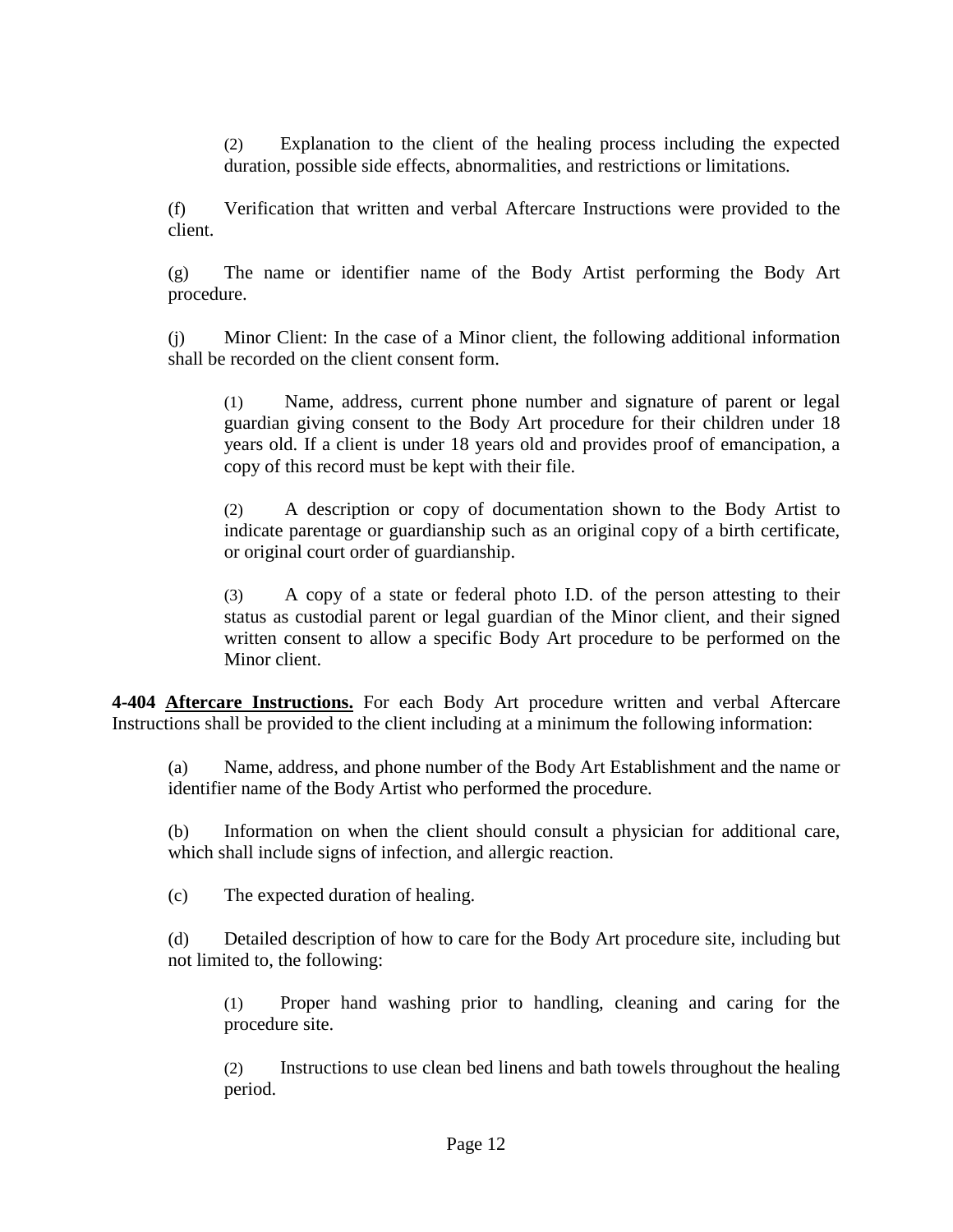- (3) Any restrictions of physical activity, swimming, bathing, sauna use, etc.
- (e) Possible side effects from the procedure.

# <span id="page-13-0"></span>**SECTION 5: FACILITY AND OPERATIONAL REQUIREMENTS**

<span id="page-13-1"></span>**5-501 Procedure Areas.** All Procedure Areas and instrument cleaning areas shall have floors, walls and ceilings constructed of smooth, nonabsorbent and easily cleanable material. Outer openings shall provide protection against contamination from dust and other contaminants (e.g. rodents, insects, etc.). In Body Art Establishments that conduct branding, adequate ventilation shall provide free and unrestricted circulation of fresh air throughout the facility and the expulsion of foul odors and stagnant air.

<span id="page-13-2"></span>**5-502 Restroom Facilities.** Restroom facilities, including restroom facilities that are rented, shared, or owned by the Body Art Establishment, shall be provided and shall be made available to both patrons and employees during all operating hours. Floors and walls within restroom facilities shall be constructed of smooth, nonabsorbent and easily cleanable material. It shall be the responsibility of the Person in Charge to ensure that all restroom facilities are in good working order, specifically including all restroom hand sinks, which must have hot and cold water, and be stocked with soap and paper towels at all times.

<span id="page-13-3"></span>**5-503 Cleanliness.** The premises shall be maintained in a clean manner and in good repair.

<span id="page-13-4"></span>**5-504 Lighting.** At least fifty (50) foot candles of artificial light shall be provided at the level where the Body Art procedure is performed and in instrument cleaning and sterilization areas, and at least twenty (20) foot candles of artificial light shall be available in all other areas.

<span id="page-13-5"></span>**5-505 Surface Materials.** All surfaces, including, but not limited to, counters, tables, equipment, chairs, recliners, shelving and cabinets in the procedure area and instrument cleaning room shall be made of smooth, nonabsorbent materials to allow for easy cleaning and disinfection.

<span id="page-13-6"></span>**5-506 Hand Sinks.** Hand sinks shall be supplied with hot and cold running water delivered through a mixing faucet and under pressure. Hot water must reach a minimum temperature of 90ºF and may not exceed a temperature of 120°F at each designated hand sink. Hand sinks shall be easily accessible to each procedure area and shall be located so that one Body Artist does not potentially contaminate another Body Artist's procedure area. Each hand sink shall be provided with soap and disposable towels or a hand-drying device providing heated air. In addition, a hand sink shall be provided in or adjacent to each restroom room.

<span id="page-13-7"></span>**5-507 Working Areas.** Distinct, separate areas shall be used for cleaning equipment, wrapping/packaging equipment, and for the handling and storage of sterilized equipment.

<span id="page-13-8"></span>**5-508 Instrument Cleaning Sinks.** Instrument cleaning sinks and utility sinks shall be supplied with hot and cold running water delivered through a mixing faucet and under pressure. Hot water temperature shall at all times be a minimum of 90 F. Utility sinks, instrument cleaning sinks and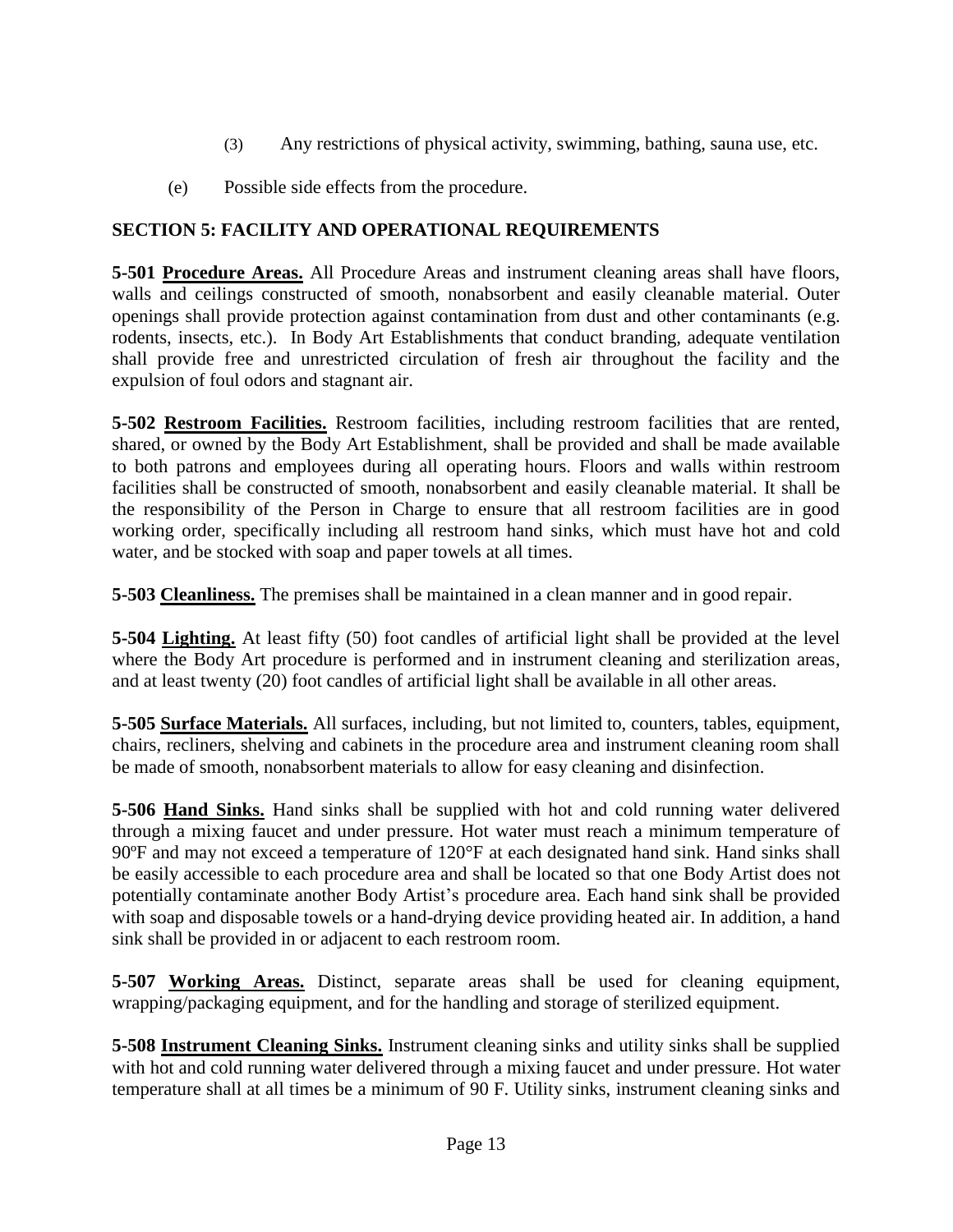hand sinks shall be separate and must only be used for their designated purpose.

<span id="page-14-0"></span>**5-509 Water.** Water shall be supplied from a source approved by TCHD.

<span id="page-14-1"></span>**5-510 Sewage.** Sewage, including liquid wastes, shall be discharged to a sanitary sewer or to a sewage system constructed, operated and maintained according to applicable law.

<span id="page-14-2"></span>**5-511 Refuse.** Refuse, excluding infectious wastes, shall be placed in a lined waste receptacle and disposed of at a frequency that does not create a health or sanitation hazard.

<span id="page-14-3"></span>**5-512 Waiting Area.** All facilities shall have a waiting area that is separate from the Body Art procedure area, and from the instrument cleaning, sterilization, and storage areas.

<span id="page-14-4"></span>**5-513 Reusable Cloth.** Reusable cloth items shall be mechanically washed with detergent in water at a minimum of 140°F, unless an approved disinfectant is applied in the rinse cycle or the dryer uses heat above 140ºF as specified by the manufacturer. Clean cloth items shall be stored in a clean, dry environment until used. Soiled laundry shall be stored in a nonabsorbent container until removed for laundering and shall be stored separate from clean cloths.

<span id="page-14-5"></span>**5-514 Animals.** Animals shall not be allowed in the Body Art Procedure Areas, or the instrument cleaning, sterilization, or storage areas. Fish aquariums and/or Service Animals shall be allowed in waiting rooms and non-procedural areas. Service Animals shall be allowed in the Procedure Areas, if necessary for the Client.

<span id="page-14-6"></span>**5-515 Chemicals.** All chemicals shall be labeled with contents, properly stored, and used according to label instructions.

<span id="page-14-7"></span>**5-516 Human Habitation.** All Body Art Establishments shall be completely separated from areas used for human habitation, food preparation, hair or fingernail care or other such activities that may cause potential contamination of work surfaces.

<span id="page-14-8"></span>**5-517 Utility Sinks.** In any new facility, as defined in Section 1-103, herein, a conveniently located utility sink or curbed cleaning facility provided with hot and cold water shall be provided and used for the cleaning of mops or similar wet floor cleaning materials, and for the disposal of mop water or similar liquid wastes. Utility sinks with threaded faucets shall be equipped with backflow prevention devices approved by TCHD.

<span id="page-14-9"></span>**5-518 Sharps and Infectious/Regulated Waste.** Sharps and infectious/regulated waste must be handled in a manner consistent with C.R.S §25-15-401.

(a) Discarded sharps, including needles and/or needle bars, shall be disposed of in sharps containers. Sharps containers shall not be filled past the rim/overflowing.

(b) Infectious/regulated waste other than sharps shall be placed in impervious, tear resistant, plastic bags, which are red in color and marked with the Universal Biological Hazard Symbol.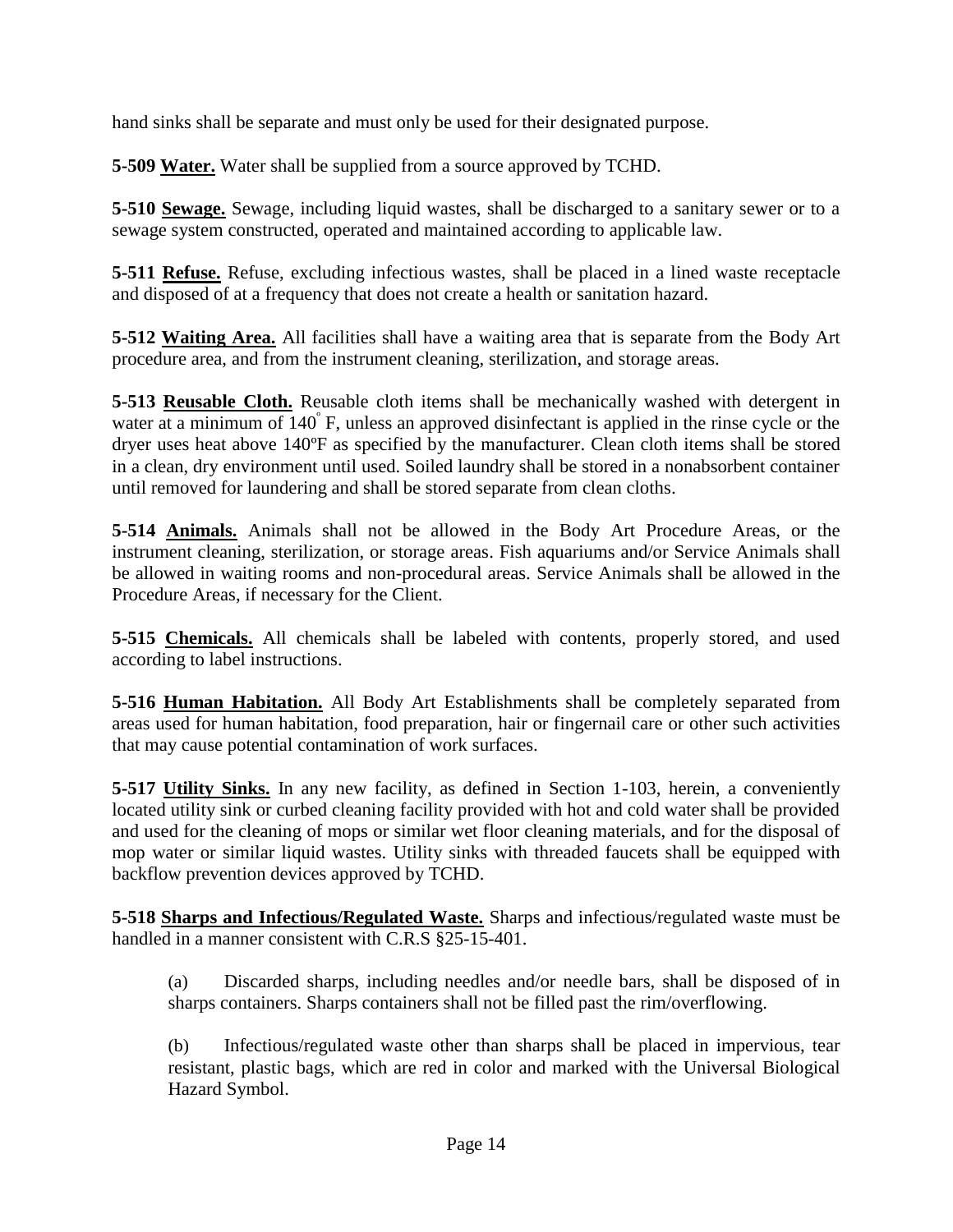(c) Full bulk sharps containers must be disposed of within 48 hours, or as otherwise required by TCHD.

(d) Sharps and infectious/regulated waste shall be disposed of by an approved, offsite treatment facility, or waste may be treated on-site if the treatment complies with all federal, state and local laws and regulations.

(e) On-site treatment requires a written plan outlining disposal as required in Section 7-702(j).

<span id="page-15-0"></span>**5-519 Building Codes.** All Permanent or Temporary Body Art Establishments shall be constructed and operated in compliance with all applicable local building codes, rules and regulations.

# <span id="page-15-1"></span>**SECTION 6: TEMPORARY EVENTS AND MOBILE BODY ART REQUIREMENTS**

#### <span id="page-15-2"></span>**6-601 Temporary Events.**

(a) Temporary Event Licenses are required and may be issued when:

(1) The event coordinator has submitted a completed Temporary Event License application for the Temporary Event to TCHD at least thirty (30) days prior to the proposed start date of the Temporary Event.

- (2) The event coordinator has paid all fees required by TCHD.
- (3) The Temporary Event Body Artists are either:

(i) Affiliated with a Body Art Establishment approved by the appropriate Body Art regulatory authority for their home jurisdiction or,

(ii) Sponsored by the Licensee of a Body Art Establishment licensed in TCHD's Jurisdiction, provided a written sponsorship agreement is submitted to TCHD with the Temporary Event application. The Licensee shall be responsible for ensuring that each Body Artist understands the requirements of these Regulations.

- (4) Each Body Artist has complied with the following:
	- (i) Section 2-201(c); and

(ii) Has received vaccination against hepatitis B (HBV) or has provided a written statement to the Temporary Event Licensee stating that he or she declines the vaccination.

(5) TCHD has determined that the Temporary Event facility is in compliance with Section 5 of these Regulations.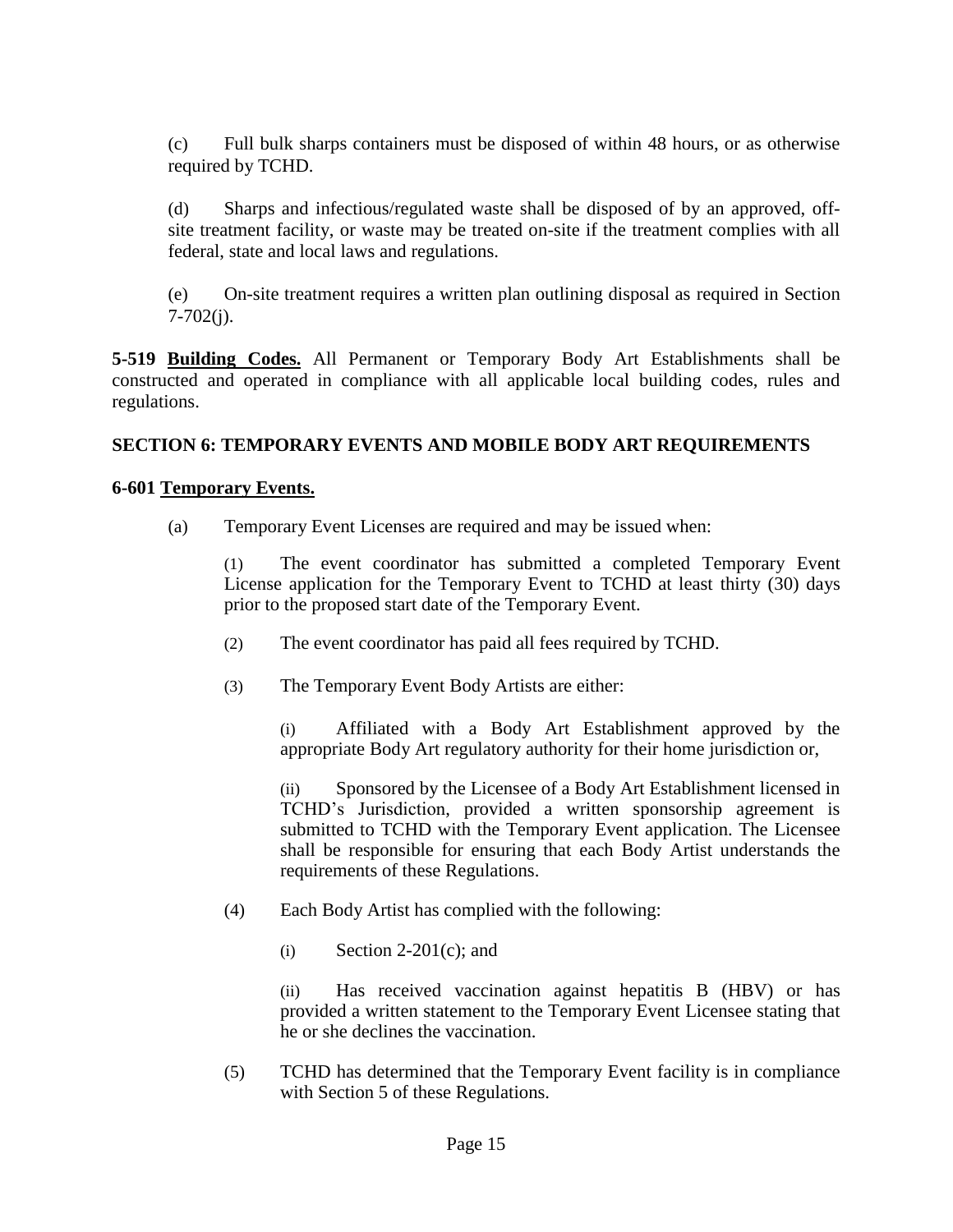(b) The following shall govern Temporary Event licenses:

(1) Temporary Event licenses shall be valid for a period of not more than fourteen (14) consecutive days beginning on the first day of the Temporary Event.

(2) Temporary Event Licenses are valid for one location and are not transferable from one place to another.

(3) Temporary Event Licenses shall be posted in a prominent location and shall be conspicuously visible to patrons.

(4) Temporary Event License will be issued to the coordinator after an onsite inspection has been completed by TCHD staff, and the Temporary Event meets all requirements of Section 5 of these regulations.

(c) Except for the following modifications, Temporary Events shall comply with all of the provisions of these Regulations:

(1) When permanent hand washing stations are not readily accessible, Body Artists may utilize temporary hand washing stations that are capable of providing a hands-free, continuous flow of warm potable water. All water shall be from an approved source and the water supply must be of adequate volume and pressure to facilitate proper hand washing. If a temporary hand sink will be used, the event coordinator must contact TCHD prior to the Temporary Event for approval. Liquid soap or detergent and individual paper towels shall also be provided. Temporary hand washing stations shall be used only for hand washing, and shall be located in such a manner as to not potentially contaminate a Body Artist's workstation. The event coordinator must ensure that water supplies, liquid soap or detergent and individual paper towels for temporary hand washing stations are replenished as needed.

(2) Wastewater from temporary hand washing stations shall be collected in a sanitary container. The event coordinator is responsible for ensuring that wastewater containers are drained into an approved sanitary sewage system as frequently as needed.

(3) Body Artists are only permitted to use instruments which have been sterilized at a Permanent Licensed Body Art Establishment (or other licensing jurisdiction approved by TCHD), with documentation showing a negative spore test result within the previous 30 days or less prior to the date of the event; or single-use, prepackaged, commercially sterilized instruments obtained from reputable suppliers and manufacturers. On site cleaning and sterilization of instruments at Temporary Events is prohibited.

(4) If at any time the Temporary Event violates any part of these Regulations and is presenting significant health hazards to the public, the Temporary Event will be required to cease all operations after receiving written notice from TCHD.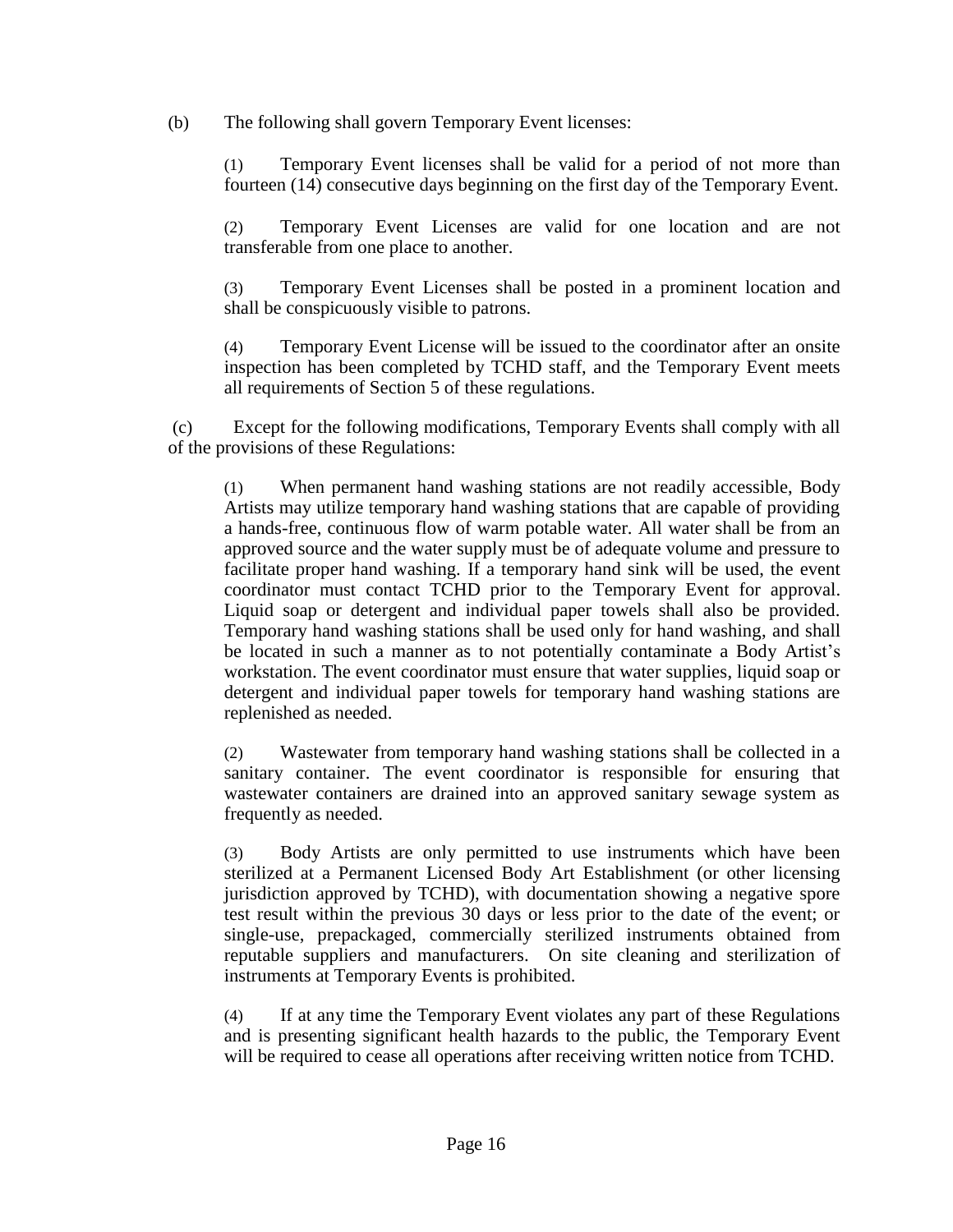#### <span id="page-17-0"></span>**6-602 Mobile Body Art Establishments.**

(a) Mobile Body Art Establishments must receive a Licensing inspection at least annually at a location determined by the TCHD. Each Licensee of a Mobile Body Art Establishment must contact TCHD for the annual inspection before operating. Additional inspections may be performed at any event or location where the Mobile Body Art Establishment is scheduled to operate.

(b) The onboard cleaning and sterilization of instruments within Mobile Body Art Establishments is prohibited. Mobile units must be associated with a Licensed permanent Body Art Establishment (or other licensing jurisdiction approved by TCHD), to clean and sterilize instruments, with documentation showing a negative spore test result within the previous 30 days or less, or only use single-use, prepackaged, commercially sterilized instruments obtained from reputable suppliers and manufacturers. Mobile Body Art Establishments shall have sufficient instruments, equipment, and supplies onboard to perform Body Art procedures.

(c) In order to obtain approval to operate during a Temporary Event, a mobile unit Licensee must work with the event coordinator to ensure that their mobile unit is included in the Temporary Event License application.

(d) Mobile units must comply with the following:

(1) Section 2, 3, 4, 6, 7, 8, 9, 10 and 11 of these Regulations in their entirety, as well as Section 5, except as modified in this Section 6-602.

(2) A Mobile Body Art Establishment shall be used only for the purpose of performing Body Art procedures. No habitation or food preparation is permitted inside the mobile unit.

(3) Exterior doors shall be self-closing and tight fitting. Operable windows shall have tight fitting screens of at least 16 mesh per inch or greater. Inoperable windows shall be sealed shut.

(4) The Mobile Body Art Establishment shall be equipped with a hand sink for the exclusive use of the Body Artist for handwashing and preparing the client for the Body Art procedures. The hand sink shall be in compliance with Section 5-506. An adequate supply of potable water shall be maintained for the Mobile Body Art Establishment at all times during operation. The source of the water and storage (in gallons) of the tank(s) shall also be identified.

(5) The water supply tank(s) shall be designed to be easily flushed and with a drain that permits complete drainage of the tank. The potable water tank shall have no common interior partition with the wastewater tank(s) or with any other tank(s) holding any other liquids. The water tank overflow or vent shall terminate in a downward direction and shall be located and constructed so as to prevent the entrance of contaminants.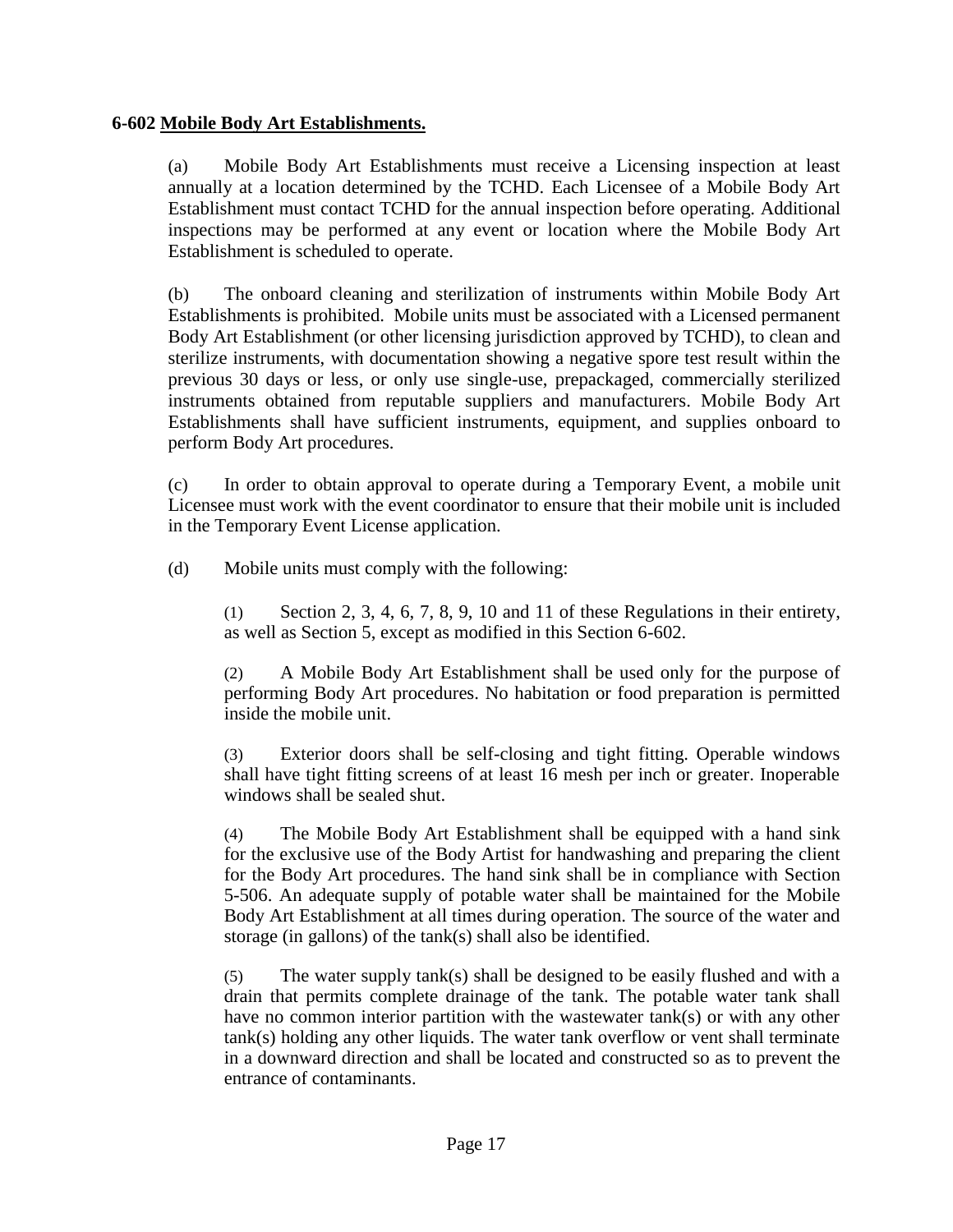(6) All wastewater shall be drained to a retention tank at least 15% larger than the potable water storage capacity of the unit. Wastewater shall be delivered to the retention tank by means of one of more sinks or other approved plumbing fixtures, and a sealed drain pipe. Wastewater shall be discharged from the waste retention tank to an approved sewage disposal facility and flushed as often as necessary to maintain sanitary conditions.

(7) The potable water tank inlet and wastewater tank outlet shall be permanently fitted in a manner to preclude the connection of a potable water hose to the wastewater tank drain, or a wastewater drain hose to the potable water tank inlet.

(8) Restroom facilities shall be located within 200 feet from the mobile unit and shall be accessible while the mobile unit is in operation.

(9) During operation of a mobile unit, all doors shall be kept closed to help prevent contamination of surfaces within the mobile unit.

(10) All Body Art procedures shall be performed only within the mobile unit.

# <span id="page-18-0"></span>**SECTION 7: EXPOSURE CONTROL PLAN AND PROCEDURES**

<span id="page-18-1"></span>**7-701 Exposure Control Plan.** Every mobile, temporary or permanent Body Art Establishment shall have, and comply with, a written Exposure Control Plan. All Exposure Control Plans, and the procedures developed therein, shall be in compliance with Occupational Safety and Health Administration, Centers for Disease Control and Prevention standards, and all local and state regulations.

<span id="page-18-2"></span>**7-702 Written Procedures.** The Exposure Control Plan shall have written procedures that address, at a minimum, the following:

- (a) Instrument cleaning and sterilization;
- (b) Cleaning and disinfection of the procedure area(s), as required in Section 9-902;
- (c) Storage and disposal of sharps;
- (d) Universal Precautions procedures;
- (e) Post exposure procedures;
- (f) Use of personal protective equipment;
- (g) Hand washing procedures;
- (h) Chemical storage and safety;
- (i) Injury and illness prevention; and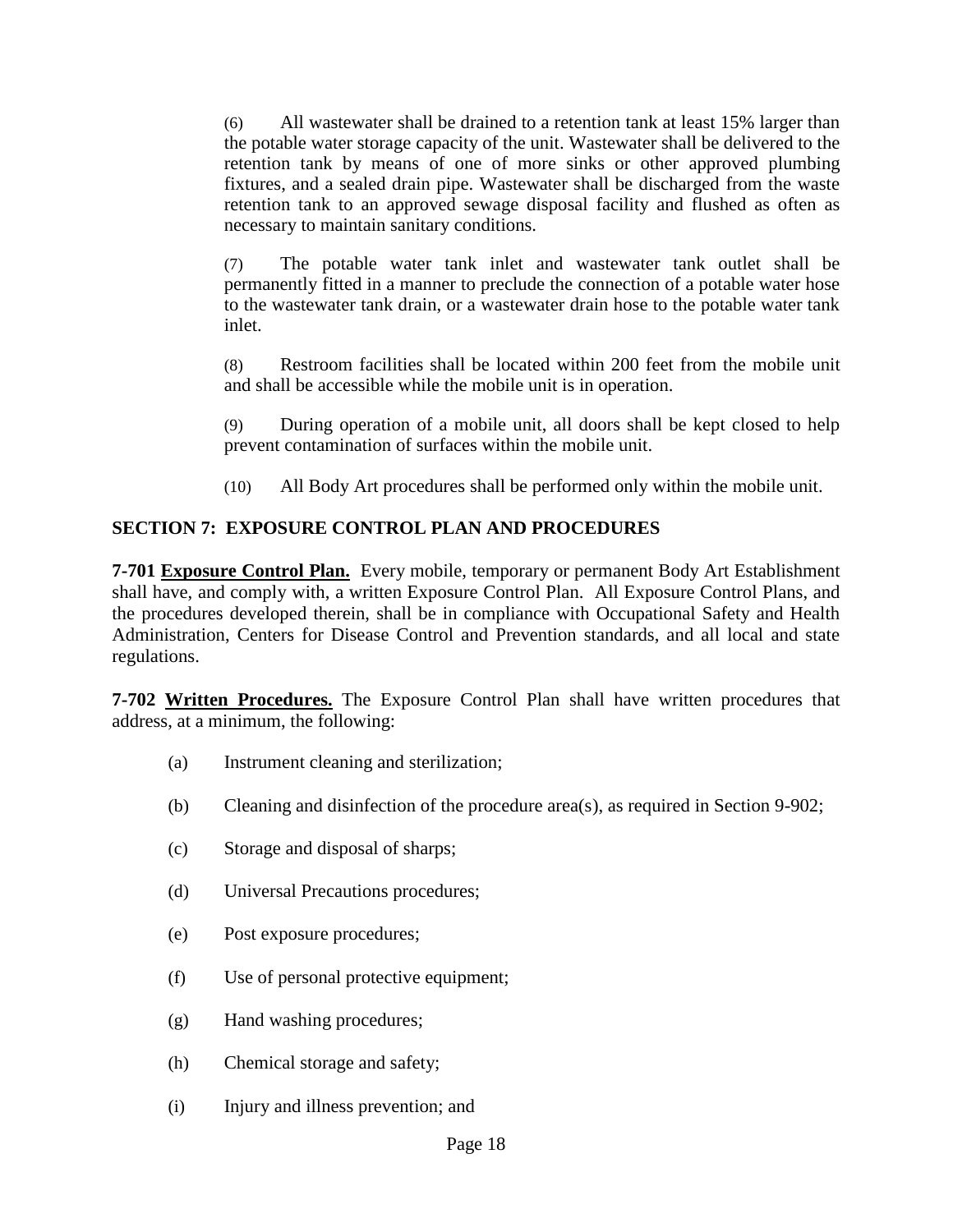(j) Infectious Waste Management plan, consistent with C.R.S. §25-15-401, including segregation, identification, packaging, storage, transport, treatment, disposal and contingency planning for blood spills or loss of containment of infectious/regulated waste.

# <span id="page-19-0"></span>**SECTION 8: INSTRUMENTS/STERILIZATION**

#### <span id="page-19-1"></span>**8-801 Instrument and Jewelry Cleaning.**

(a) All non-disposable instruments and Jewelry that penetrate body tissue, and all non-disposable tubes, grips, forceps, jewelry tools, etc., that can be sterilized, shall be properly cleaned prior to packaging, and sterilized. All other instruments shall be cleaned and disinfected after each use.

(b) All unused instruments placed in the procedure area shall be repackaged and resterilized.

- (c) All employees shall wear the following while cleaning instruments:
	- (1) Heavy-duty, multi-use, and waterproof gloves.
	- (2) Face protection that covers the mouth, nose and eyes.
	- (3) Garment protection in the form of aprons and sleeves.

(d) Used instruments shall be soaked in a disinfectant manufactured for the specific purpose of treating blood soaked instruments until cleaning can be performed. The solution shall be periodically changed in the time interval recommended by the solution manufacturer.

(e) Instruments shall be disassembled for cleaning.

(f) All instrument components shall be cleaned, either manually or in an ultrasonic cleaner, using the appropriate cleaning agent specific to the type of cleaning performed.

(g) Instruments shall be rinsed clean of any detergents and cleaning residue and dried prior to packaging.

(h) Cleaning tools shall be stored in a manner that minimizes contamination of work surfaces.

#### <span id="page-19-2"></span>**8-802 Ultrasonic Cleaners.**

- (a) All ultrasonic cleaners shall be capable of heating the cleaning solution.
- (b) All ultrasonic cleaners shall have the capacity to adequately clean the volume of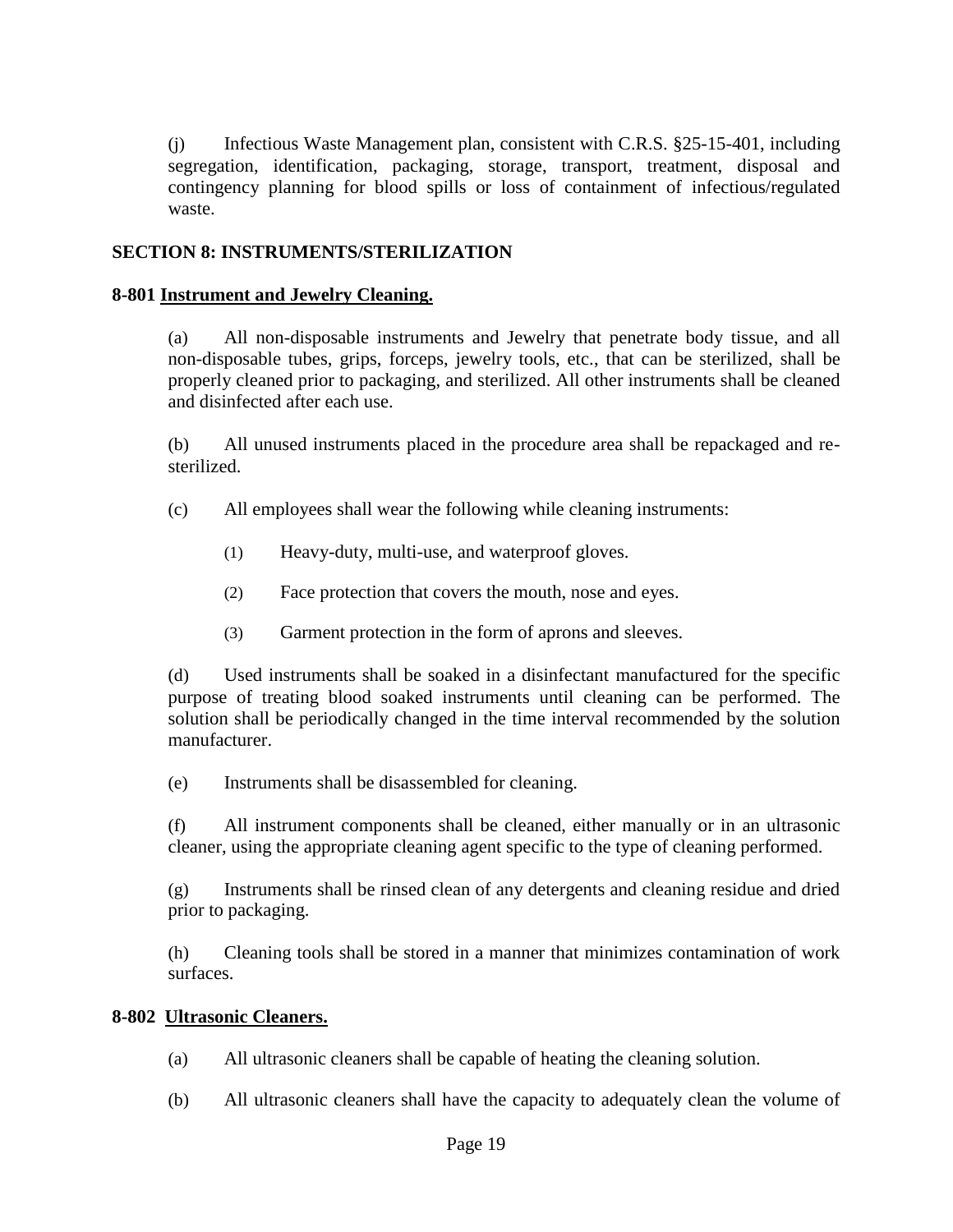dirty instruments generated by the Body Art Establishment.

(c) The aerosolized particulates generated by the ultrasonic cleaner shall be contained by adequately covering the ultrasonic cleaner while in use.

(d) In rooms where clean instrument handling is taking place, an ultrasonic cleaner shall not be in operation at the time that sterile packages are being handled.

(e) The operation of ultrasonic cleaner in procedure areas is prohibited.

#### <span id="page-20-0"></span>**8-803 Instrument Packaging/Wrapping.**

(a) Employees shall change into a new pair of clean single use gloves while packaging/wrapping instruments.

(b) Instruments shall be wrapped or packaged with a sterilizer indicator on or in each package.

(c) All packages shall be labeled with the time and date of sterilization.

(d) Packages shall no longer be considered sterile six (6) months after the date of sterilization.

#### <span id="page-20-1"></span>**8-804 Instrument Sterilization.**

(a) The sterilizer shall be designed and labeled as a medical instrument sterilizer;

(b) The operators' manual for the sterilizer shall be available on the premise and the sterilizer shall be operated according to manufacturer's recommendations, with appropriate adjustments for altitude.

(c) The sterilizer shall be cleaned and maintained according to the manufacturer's specifications.

(d) A sterilizer load log shall be maintained for a minimum of three (3) years at the facility and made available for inspection. The log shall contain the following documentation for each load:

(1) Name of person who operated the sterilizer, and name or initials of person who verified the color indicator change on each package.

(2) Description of instruments contained in the load;

(3) Date of sterilization load, and time or other unique identifier if more than one load is processed during a single day;

(4) Sterilizer cycle time and temperature;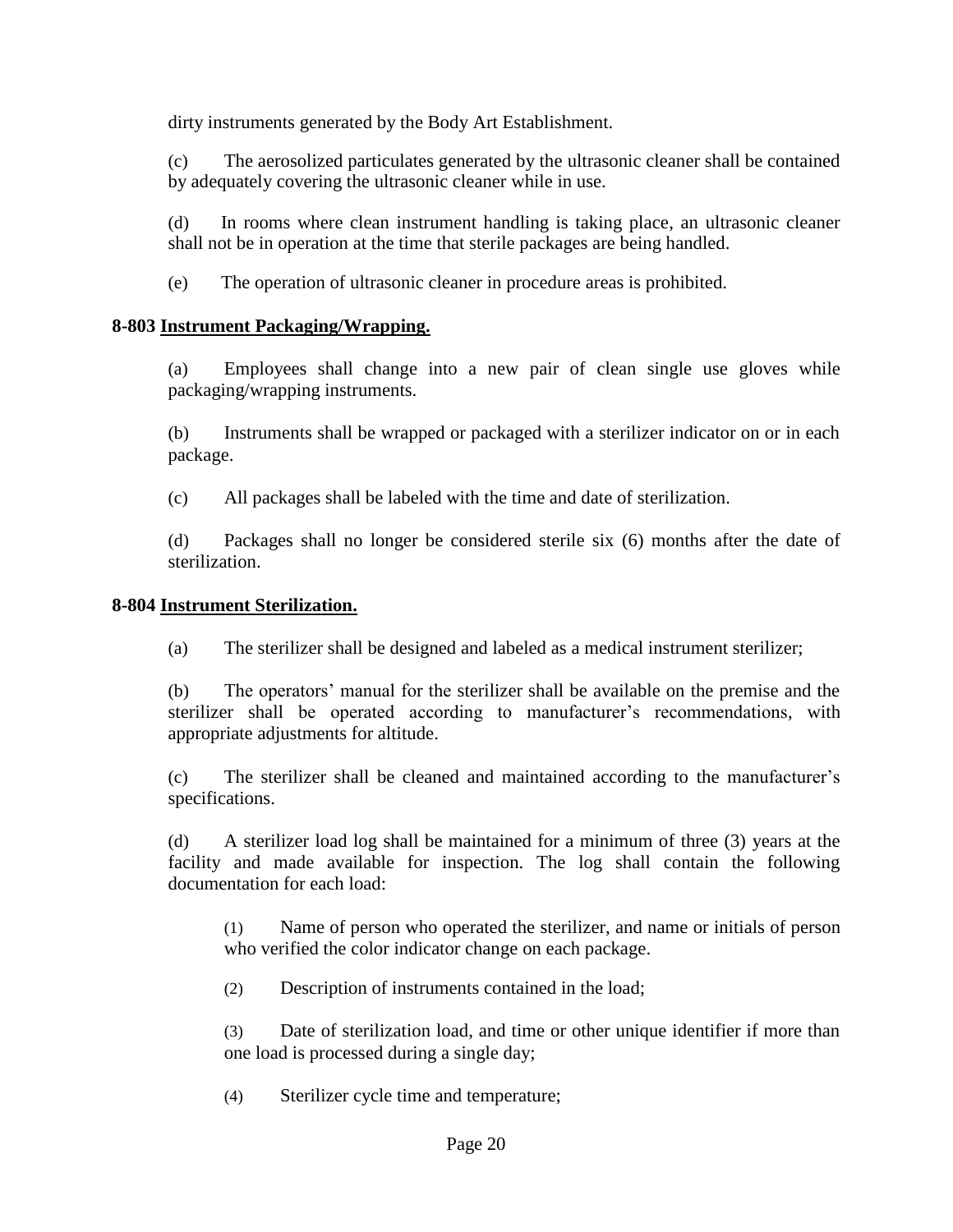(5) Indication of proper sterilization of instruments, as evidenced by the appropriate color indicator change on each package. Indicator used shall be compatible with the sterilization process being used; and

- (6) Action taken when appropriate color indicator change did not occur.
- (e) Sterilizer Monitoring

(1) Sterilizer monitoring shall be performed at least every 30 days (unless more frequent monitoring is specified by the manufacturer) by using a commercial biological monitoring (spore) system.

(2) All biological indicators shall be analyzed by a laboratory independent from the Body Art Establishment.

(3) Biological indicator test results shall be maintained on the premises for a minimum of three (3) years and must be available for inspection at all times.

(4) TCHD may require the Body Art Establishment to submit copies of the sterilizer monitoring results by mail, facsimile or in person.

#### <span id="page-21-0"></span>**8-805 Instrument Storage.**

(a) Hands shall be washed in accordance with these Regulations, and gloved with single-use gloves, prior to handling sterilized instrument packages.

(b) After Sterilization, the instruments shall be stored in a dry, clean area reserved for storage of sterile instruments, and in a manner that limits the sterility of the packaging being compromised.

#### <span id="page-21-1"></span>**8-806 Single-Use Items.**

(a) Single-use items shall be stored in a dry, clean manner.

(b) Single-use items shall be handled in such a manner that prevents any contamination.

(c) Single-use items shall not be used on more than one client and shall be disposed of immediately after the Body Art procedure.

(d) Contaminated single-use needles, bars, razors and other sharps shall be disposed of immediately in approved sharps containers.

#### <span id="page-21-2"></span>**8-807 Instrument Recall.**

(a) In the event of a positive biological indicator result or mechanical failure, all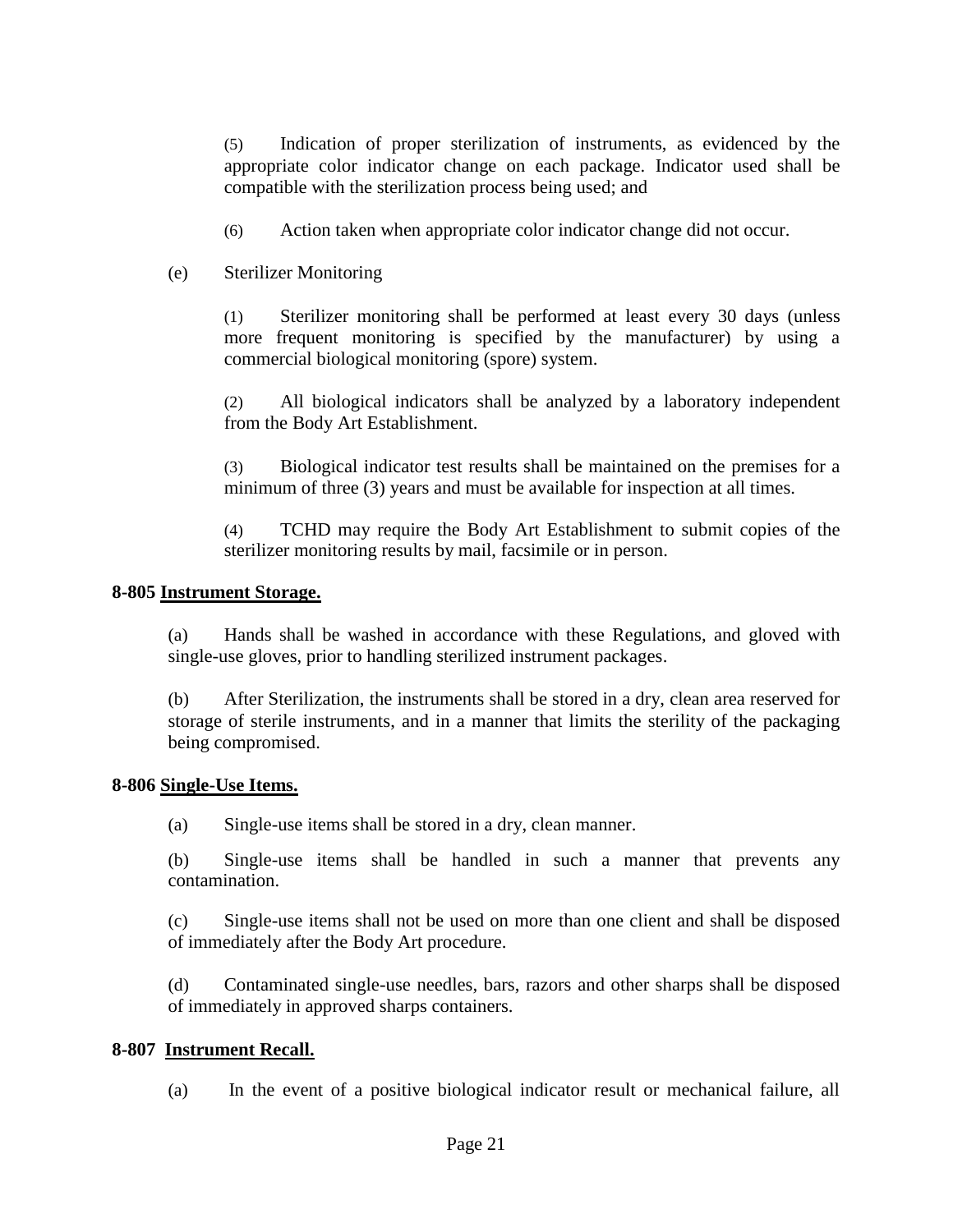items sterilized since the time of the last negative biological monitor result shall immediately be recalled and prohibited from use until the cause of the positive biological indicator test result is identified. Additionally, the sterilizer with the positive biological indicator result shall not be used to sterilize instruments until the cause of positive indicator testing is identified.

(b) Biological monitor testing shall be repeated, and if negative, all recalled items may be used and sterilization may continue. If repeat testing is positive, sterilizer servicing shall be performed. The sterilizer may not be used until sterilizer service is complete and biological indicator testing is negative.

(c) If a mechanical or procedural failure was identified as evidenced by a repeat positive biological indicator test, the facility shall re-sterilize all recalled instruments and assess if any items were used since the time of the last negative indicator test. TCHD shall immediately be notified of the mechanical failure.

# <span id="page-22-0"></span>**SECTION 9: BODY ART PROCEDURE**

<span id="page-22-1"></span>**9-901 Prohibitions.** The following are prohibited in any Body Art procedure:

(a) Body Art procedures performed anywhere, for any reason, except within a Licensed Body Art Establishment.

(b) Procedures performed on any person who is noticeably impaired by drugs or alcohol.

(c) Smoking, vaping, eating, and drinking in the procedure and/or instrument cleaning areas. This excludes dissolvable glucose tablets or hard candies for client use when determined by the Body Artist to be medically necessary.

(d) Procedures performed on skin surfaces that have sunburn, rash, pimples, boils, infections, moles, or manifest any evidence of unhealthy conditions.

(e) Any procedure that must be conducted under the supervision of a physician licensed to practice medicine under Colorado law, as required in the Department of Regulatory Agencies, Colorado Medical Board, Rule 800 – Delegation and Supervision of Medical Services to Unlicensed Health Care Providers Pursuant to C.R.S. §12-36-  $106(3)(l)$ .

(f) Operations only conducting permanent makeup procedures are exempt from the licensing portion of this regulation. Permanent makeup is not regulated by TCHD; however, the operator must contact the Colorado Board of Cosmetology for their requirements and follow these regulations.

(g) Performing Body Art Procedures on a Minor client without the express written consent from the Minor's custodial parent or legal guardian as described in Section 4- 403(J)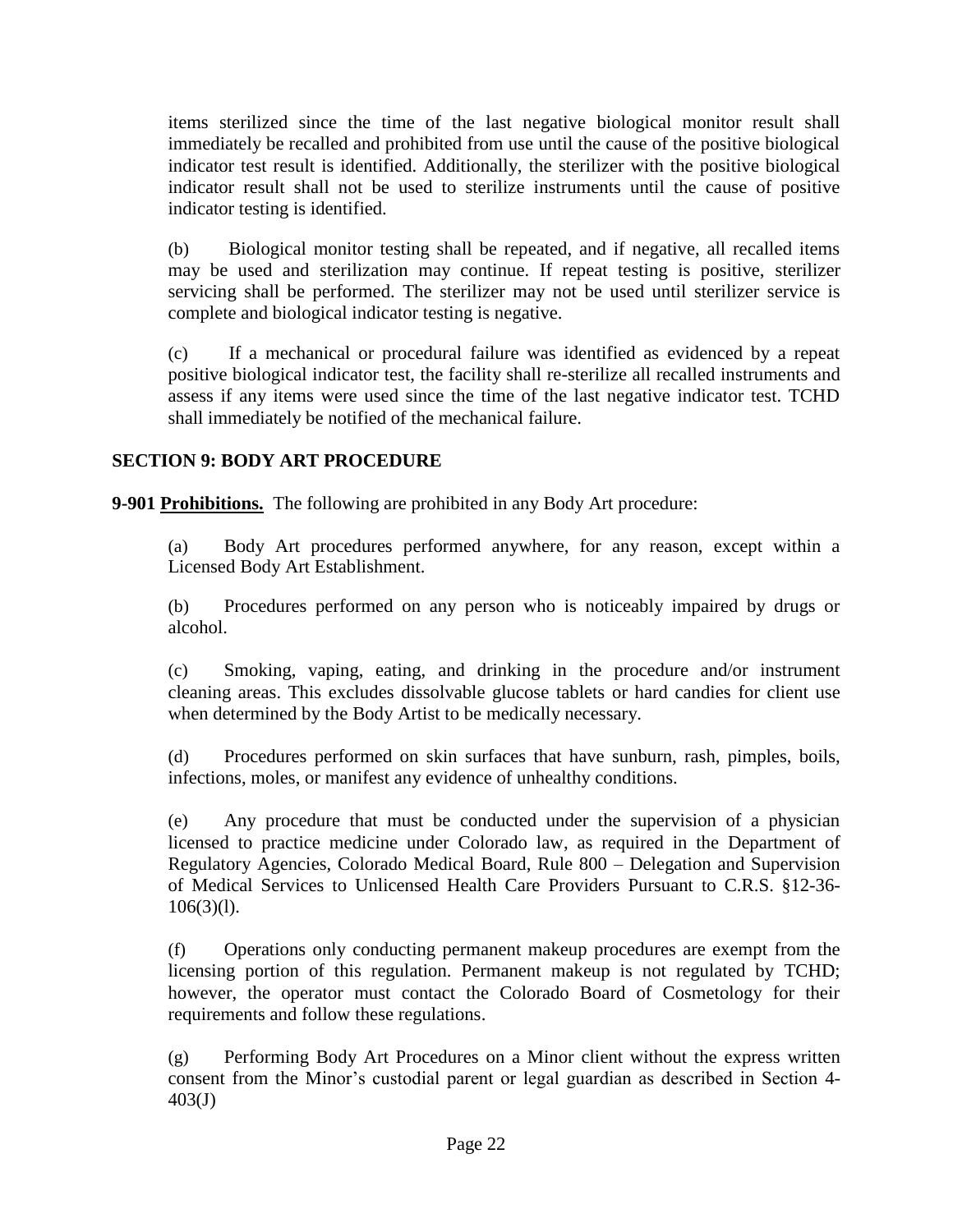(h) Performing Body Art Procedures without meeting the requirements of Section 2- 201(a) and 2-201(b) of these Regulations, except that a Body Artist who is not affiliated with a Licensed Body Art Establishment in TCHD's Jurisdiction may perform Body Art procedures at a Licensed Temporary Event subject to the provisions of Section 6-  $601(a)(4)$ .

<span id="page-23-0"></span>**9-902 Standard Procedures.** The following procedures shall be practiced by all Body Artists:

(a) Thoroughly wash hands with soap and warm water for at least 15 seconds before and after serving each client. Following thorough washing, hands shall be dried using clean, disposable paper towels, or a hand-drying device providing heated air.

(b) Wear new, clean single-use gloves for each procedure. If a glove is pierced, torn or contaminated, both gloves must be properly removed and discarded. Hands shall be washed prior to donning a new pair of gloves.

(c) Use barrier films when appropriate to cover all items gloved hands would normally come into contact with during a procedure. These items include, but are not limited to, machine heads, clip cords, spray bottles, seat adjustment controls, power control dials or buttons and work lamps. Change barriers, drapes, lap cloths or aprons between each client. If multi-use, these items shall be washed according to Section 5-513 prior to reuse.

(d) Any part of a tattooing machine that may be touched by the Body Artist during the procedure shall be covered with a disposable plastic sheath that is discarded upon completion of the procedure, and the machine shall be decontaminated upon completion of the procedure.

(e) Wear new, clean single use gloves while assembling instruments and supplies to be used in the procedure. All sterilized instruments shall remain in the sterile packages until opened in front of the client.

(f) Dispense all substances used in the procedures from containers in a manner to prevent contamination of the unused portion. For example, substances from multi-use containers shall be dispensed into single-use portions and shall be applied to only one client.

(g) Discard single-use ointment tubes, applicators and supplies after the procedure.

(h) All used sharps must be immediately placed in an approved sharps container. Sharps containers should be used, maintained, and stored in a manner to avoid possible client or employee exposure.

(i) After each client, use a disinfectant according to label instructions, and a singleuse paper towel to wipe all surfaces touched during the procedure. Surfaces include, but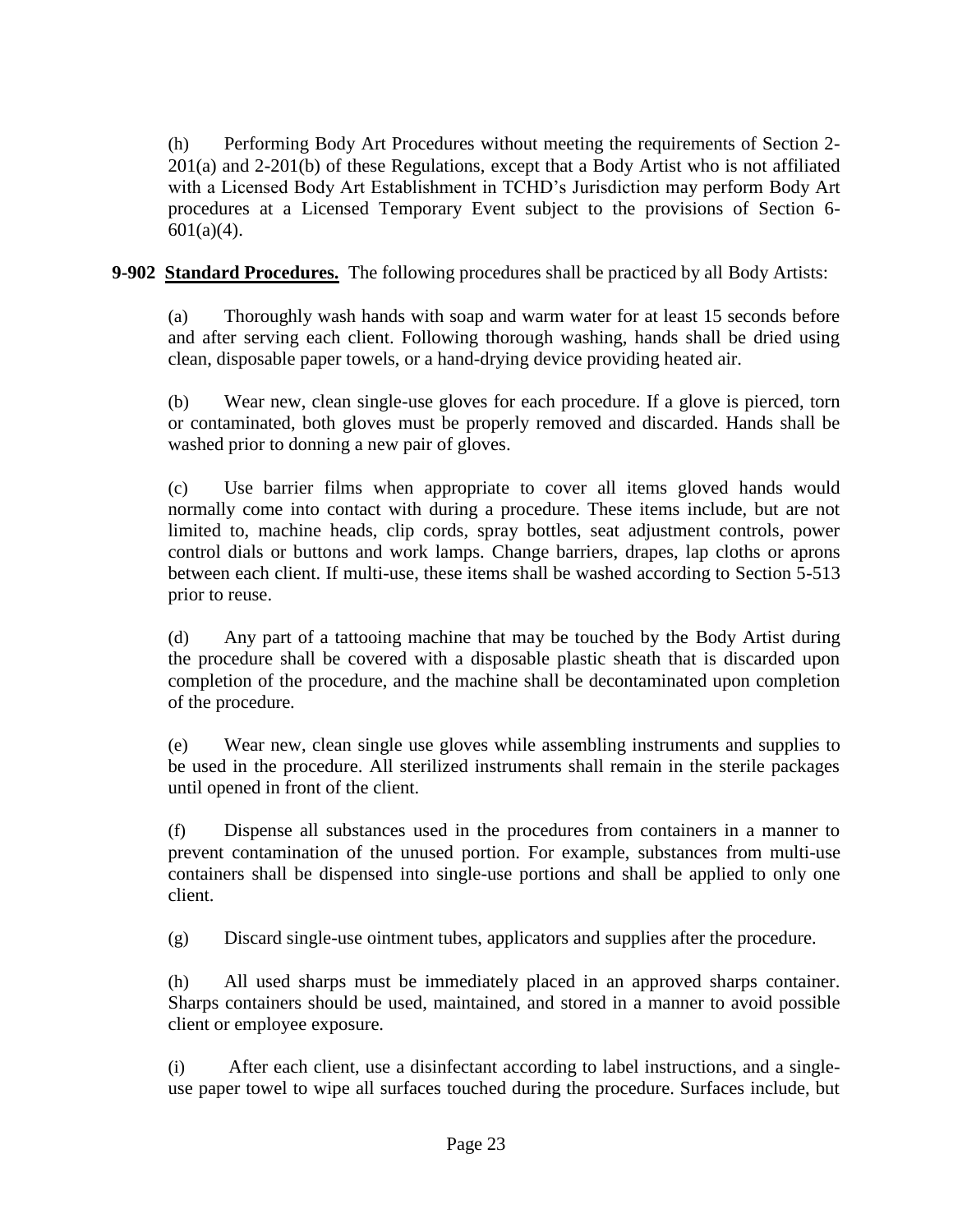are not limited to, counters, tables, equipment, chairs, recliners, shelving, cabinets, and supplies.

# <span id="page-24-0"></span>**9-903 Procedures Specific to Tattooing.**

(a) The use of Hectographic or single-use stencils shall be required for applying a Tattoo outline to the skin, except that, when the design is drawn free hand, non-toxic single-use markers or other non-toxic single-use devices shall be used. Multi-use stencils are prohibited unless they can be properly disinfected between uses.

(b) Before placing the design on the skin, the Body Artist shall clean the area with soap and, if necessary, shave off any hair with a disposable, single-use safety razor or a disinfected multi-use razor. The area shall be treated with an Antiseptic prior to stencil application.

(c) Inks, dyes, or pigments in single-use containers shall be used for each client. Any remaining unused dye or pigment shall be discarded immediately following the Tattoo procedure.

(d) If inks, dyes, or pigments are prepared by the Body Artist, a list of ingredients and the procedure used in the production must be on file for review by TCHD.

(e) Excess ink, dye, or pigment applied to the skin during Tattooing shall be removed with a clean single-use product and properly disposed of.

(f) After Tattooing procedure is completed the area Tattooed shall be covered with a clean and appropriate absorbent bandage and held in place with a suitable skin tape. Plastic wrap is not recommended.

(g) Materials used for bandaging shall be stored and handled in a clean manner free from possible contamination.

# <span id="page-24-1"></span>**9-904 Procedures Specific to Body Piercing.**

(a) The body area to be Pierced shall be cleansed, where appropriate, and treated with a medical antiseptic prior to beginning the Piercing procedure. The use of medical antiseptics, whether topical or oral, shall comply with the manufacturer's recommendations.

(b) All body Piercing needles shall be sterile, single-use, and manufactured for either medical or body Piercing purposes. All needles shall be disposed of immediately after use in a sharps container.

(c) Only jewelry that has been sterilized as specified in Sections 8-801 through 8- 804, pre-sterilized jewelry packs, or new jewelry that has been Disinfected, is clean, and in good condition shall be used. Sterile jewelry packs shall be evaluated before use and, if the integrity of a pack is compromised, including, but not limited to, being torn, wet, or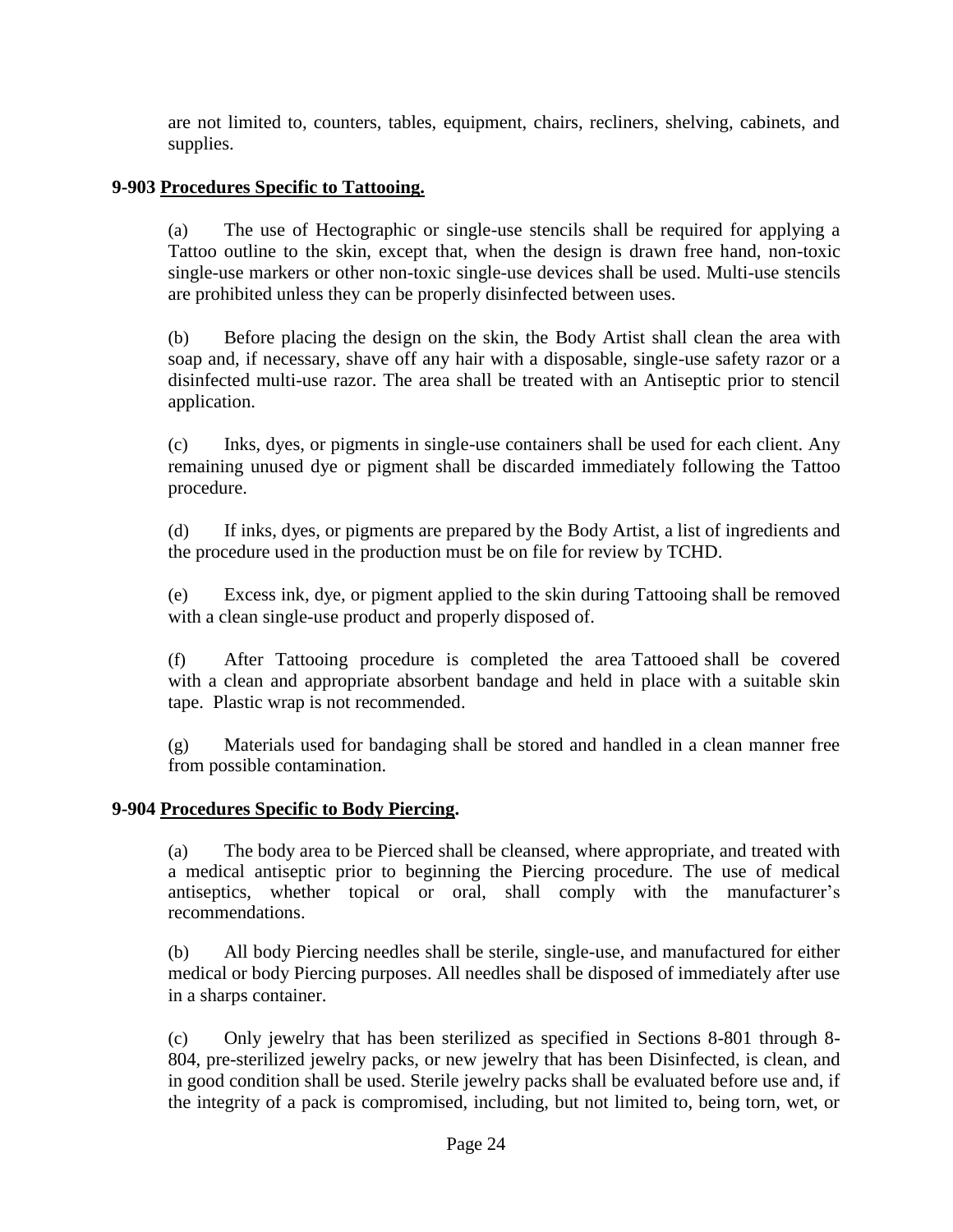punctured, the pack shall be discarded or Sterilized before use.

(d) Only jewelry made of ASTM F138, ISO 5832-1, and AISI 316L or AISI 316LVM implant grade stainless steel, solid 14-karat through 18-karat yellow or white gold, niobium, ASTM F 136 6A4V titanium, platinum, or other materials found to be equally biocompatible, shall be placed in newly pierced skin.

(e) Jewelry surfaces and ends must be smooth, free of nicks, scratches, burrs, polishing compounds and metals, and must have a consistent mirror finish

(f) Stud-and-clasp systems shall be used according to manufacturer's instructions and shall only be used on the earlobe or the outer perimeter of the ear.

(g) Any experimental piercing equipment must be approved by the CDPHE.

# <span id="page-25-0"></span>**SECTION 10: BODY ART ESTBLISHMENT LICENSING, INSPECTION AND ENFORCEMENT**

# <span id="page-25-1"></span>**10-1001 Licensing.**

(a) Existing Body Art Establishments in operation at the time of the enactment of this Regulation shall be required to obtain a Body Art Establishment License within 90 days of the enactment of this Regulation.

(b) No person, firm, partnership, joint venture, association, business trust, corporation, or any organized group of persons may advertise Body Art services or operate a Body Art Establishment in TCHD's Jurisdiction, unless it has received a Body Art Establishment License from TCHD.

(c) All individual Body Art Establishments must have a separate License.

(d) The License will be valid for the calendar year in which the License was issued (January 1 through December 31), and may be renewed annually.

(e) A License for a Body Art Establishment shall not be transferable from one Licensee or Licensed Body Art Establishment to another. If a Licensee is a corporation, partnership or other legal entity, and if at any time the person or persons who own a majority of either the outstanding voting interest or all outstanding ownership interests of the Licensee at the time of the issuance of the initial License cease to own a majority of such interest (except as a result of transfers by devise or descent), the loss of greater than a majority (50%) of such interest shall be deemed a transfer of the License. Upon any transfer, a new License and corresponding inspection shall be required.

(f) A current Body Art Establishment License shall be posted in a prominent and conspicuous area within the facility where clients may readily observe it.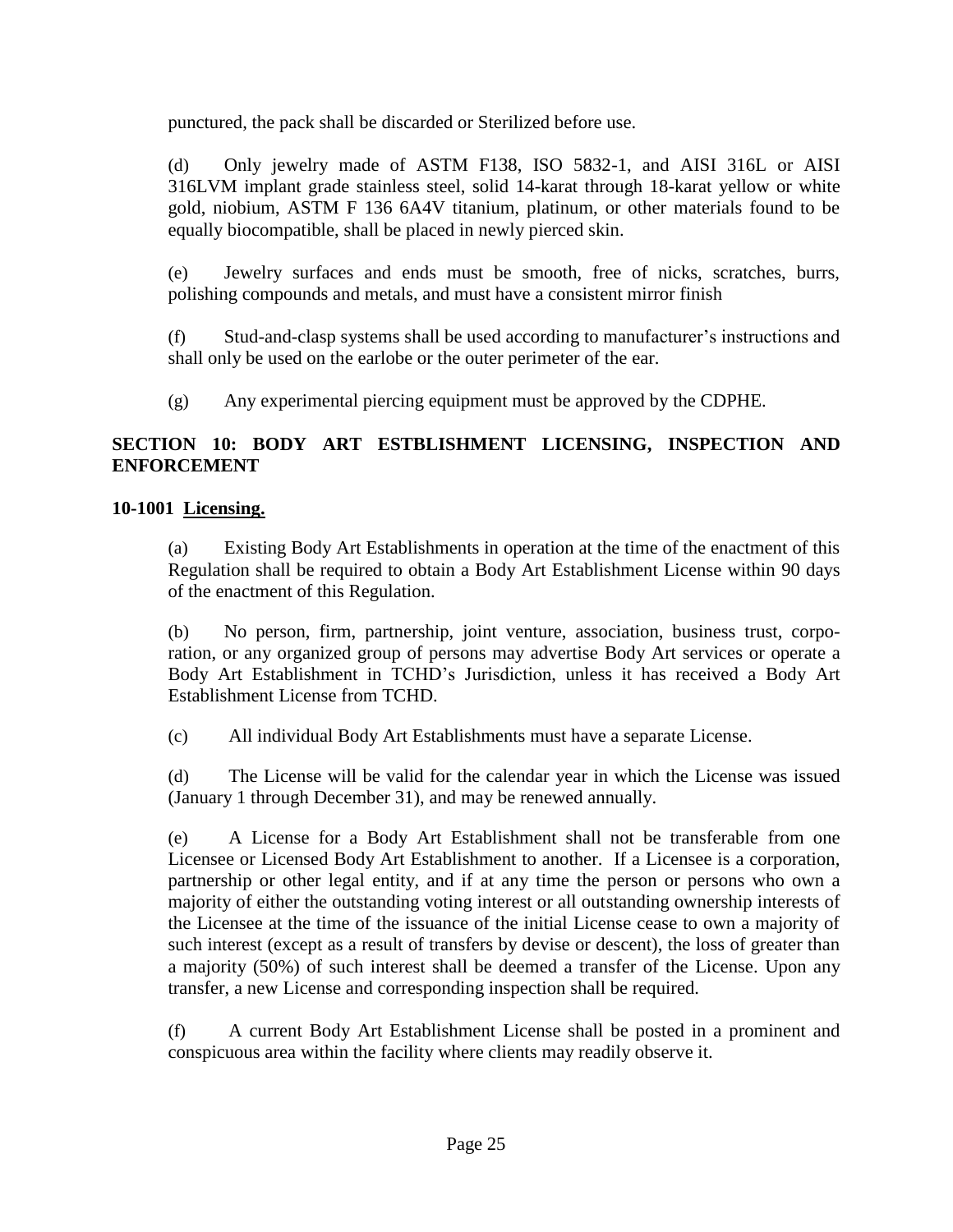# <span id="page-26-0"></span>**10-1002 License and Inspection Fees.**

(a) TCHD will establish an annual License fee, as modified from time to time, which shall be no greater than that required to offset the actual costs incurred by TCHD to provide the licensing services associated with regulating the practice of Body Art in TCHD's Jurisdiction.

(b) TCHD will set inspection fees for pre-opening inspections and remodeling inspections, as modified from time to time, which shall be no greater than required to offset the actual costs incurred by TCHD in providing said inspections. Annual inspections shall be included in the cost of the annual License fee.

(c) The cost of a Temporary Event License shall equal TCHD's actual cost to provide the inspection and Licensing services that are associated with the particular Temporary Event that the License covers.

<span id="page-26-1"></span>**10-1003 Licensing Procedure.** A Body Art Establishment License shall be issued by TCHD upon compliance with the following procedures:

(a) Body Art Establishment Application. The prospective Licensee of a Body Art Establishment shall submit a Body Art Establishment License application to TCHD in a form established by TCHD, as amended from time to time, which shall include, but not be limited to, the following information:

- (1) Ownership information of prospective Licensee.
- (2) Equipment specification sheets as requested by TCHD
- (3) Information on source of water supply.
- (4) Information on wastewater disposal system.
- (5) Copies of required Exposure Control Plan, logs and consent forms.
- (6) Any other information reasonably requested by TCHD.

(b) License Fee. Simultaneously with the submittal of the Application, the prospective Licensee shall pay the required Body Art Establishment License fee and the pre-opening inspection fee. The License fee shall not be prorated regardless of the time of year it is initially issued.

(c) Pre-Opening Inspection. Upon receipt and review of the Body Art Establishment License application and receipt of the applicable fees, TCHD will conduct a pre-opening inspection to confirm that the Body Art Establishment complies with these Regulations. In the event any violations or deficiencies are found in the pre-opening inspection, the Body Art Establishment will correct said violations and/or deficiencies and request a reinspection if required by TCHD, and pay any applicable fees.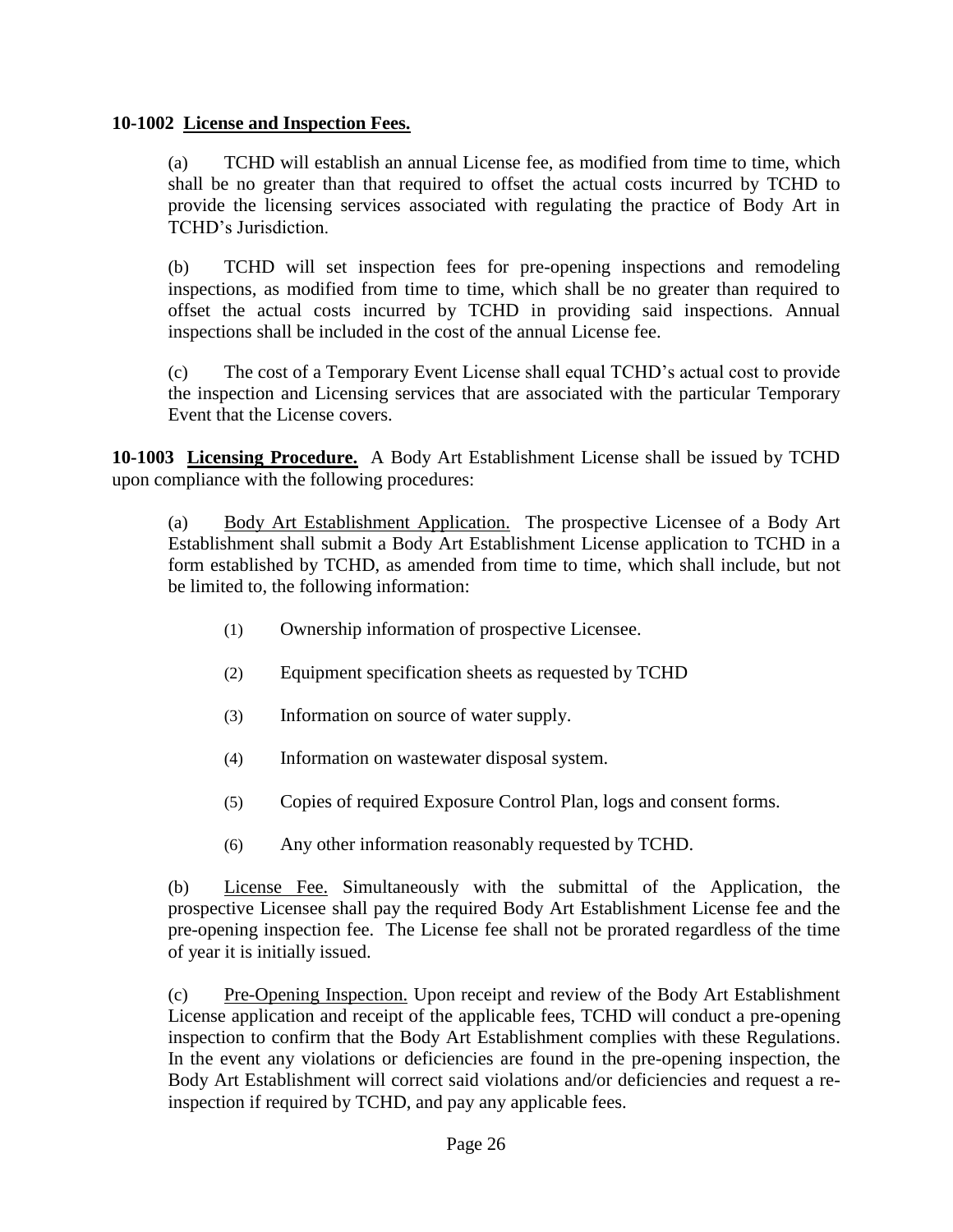(d) Issuance of License. After the pre-opening inspection has been conducted and TCHD has determined that the Body Art Establishment is in compliance with these Regulations, a Body Art Establishment License will be issued to the Licensee of the Body Art Establishment.

# <span id="page-27-0"></span>**10-1004 Inspections.**

(a) TCHD staff, after proper identification, shall be permitted to enter any Body Art Establishment in TCHD's Jurisdiction during business hours for the purpose of making inspections and investigating complaints, and to determine compliance with these Regulations. TCHD staff shall only enter a Procedure Area with the client's consent.

(b) In addition to the pre-opening inspection and any applicable remodeling inspection conducted by TCHD, Body Art Establishments will be inspected on an annual basis, and as may otherwise be warranted by complaints or previous violations, as determined by TCHD.

(c) Any Body Art Establishment with an existing License shall be re-inspected upon the completion of any material remodeling of procedure areas in the facility. In such case, TCHD will conduct the re-inspection upon the request of the Licensee of the Body Art Establishment, and the pre-payment of the required inspection fee. The Licensee of the Body Art Establishment will provide any reasonably requested documentation regarding the remodeling of the facility that may be required by TCHD. TCHD approval is required prior to use of any remodeled procedure area.

(d) TCHD staff shall be permitted to examine documents or true copies of documents relative to requirements of these Regulations.

(e) Whenever an inspection of a Body Art Establishment is made by TCHD staff, the findings shall be recorded in writing, and shall describe any violations that may exist. A copy or an electronic copy of the completed report shall be furnished to the Person in Charge by the end of the next workday following conclusion of the inspection.

<span id="page-27-1"></span>**10-1005 Enforcement.** Body Art Establishments in TCHD's Jurisdiction will be subject to the following enforcement provisions.

(a) Immediate Closure. In accordance with the provisions of C.R.S. §§25-1-506, 25- 1-509, and 25-1-518, the Health Officer of TCHD has the power and duty to immediately close Body Art Establishments, to forbid gatherings of people therein, and to exercise other control over Body Art Establishments as it may find necessary to protect the public health, to eliminate sources of epidemic and communicable disease, and to investigate and abate nuisances so as to eliminate sources of disease and conditions affecting the public health. Immediate closure will be used when the situation requires emergency action, such as Critical Item Violations, including, but not limited to Sections 5-506, 5- 509, 5-510, and 8-801, to protect public health. An immediate closure shall be followed by a hearing before the Hearing Officer within a reasonable time thereafter, where the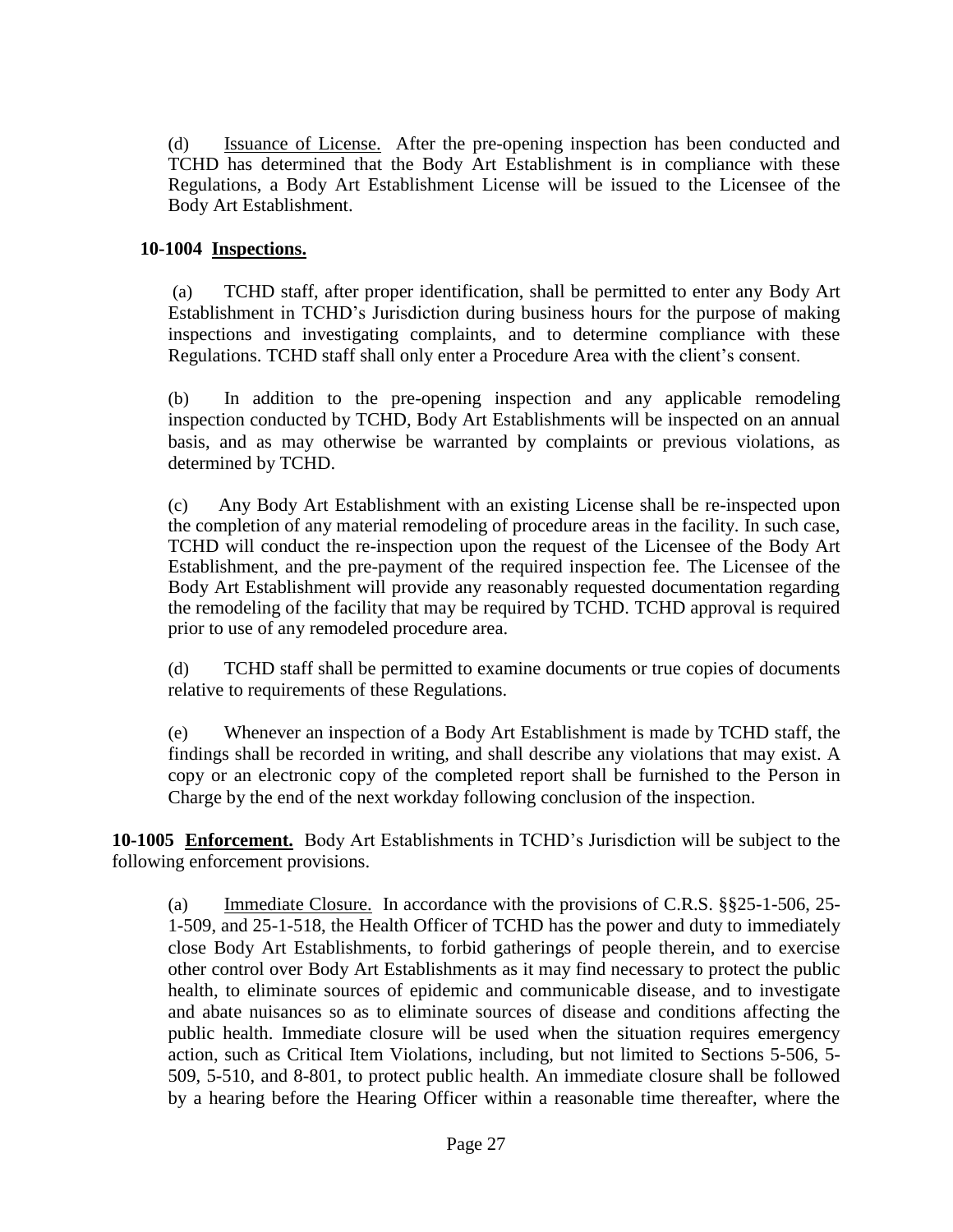Licensee shall have an opportunity to be heard.

# (b) Civil Penalty Assessments.

(1) Notification of Non-Compliance. Unless otherwise provided in these Regulations, or as may be warranted by the applicable violation (i.e. a Critical Item Violation requiring immediate closure), upon completion of an inspection, TCHD shall notify the Licensee in writing of any violations observed in the Body Art Establishment, and provide the Body Art Establishment a reasonable period of time to achieve compliance.

(2) Non-Compliance, Civil Penalty. The Hearing Officer of TCHD, after the request by TCHD staff, and appropriate investigation and hearing in accordance with Section 10-1005(e), may assess a civil penalty for violations of this Regulation, not to exceed \$250 for each day of violation, as specified in C.R.S. §25-4-2102. Each day of a violation shall be considered a separate offense. The Hearing Officer shall consider the degree of danger to the public caused by the violation, the duration of the violation, and whether such Body Art Establishment has committed any similar violations.

(3) Failure to Pay License Fees or Civil Penalty. Failure to pay any license fees or civil penalties assessed by TCHD by the date required shall constitute a separate violation which shall be subject to the assessment of one or more additional civil penalties.

(c) Suspension of License. Licenses issued under the provisions of this Regulation may be suspended temporarily by the Hearing Officer of TCHD for failure of the Licensee to comply with the requirements of this Regulation.

(1) Whenever TCHD seeks to suspend a License, the Licensee shall be notified in writing that an administrative hearing before the Hearing Officer has been scheduled to temporarily suspend the Licensee's License. The hearing shall provide the Licensee with an opportunity to be heard. Following the hearing, the Hearing Officer shall have the discretion to temporarily suspend the License of the Licensee.

(2) Any Licensee whose License has been temporarily suspended may, at any time, make application for reinstatement of the License. Within ten (10) days following receipt of a written request, including a statement signed by the Licensee that specifies that the conditions leading to the suspension have been corrected, and upon payment of any re-inspection fees or outstanding civil penalties, TCHD shall re-inspect the Body Art Establishment or evaluate the documentation provided by the Licensee. If the Licensee is in compliance with the provisions of this Regulation, the License may be reinstated.

(d) License Revocation. For repeated or serious violations of any of the requirements of this Regulation, or for interference with TCHD staff in the performance of their duties,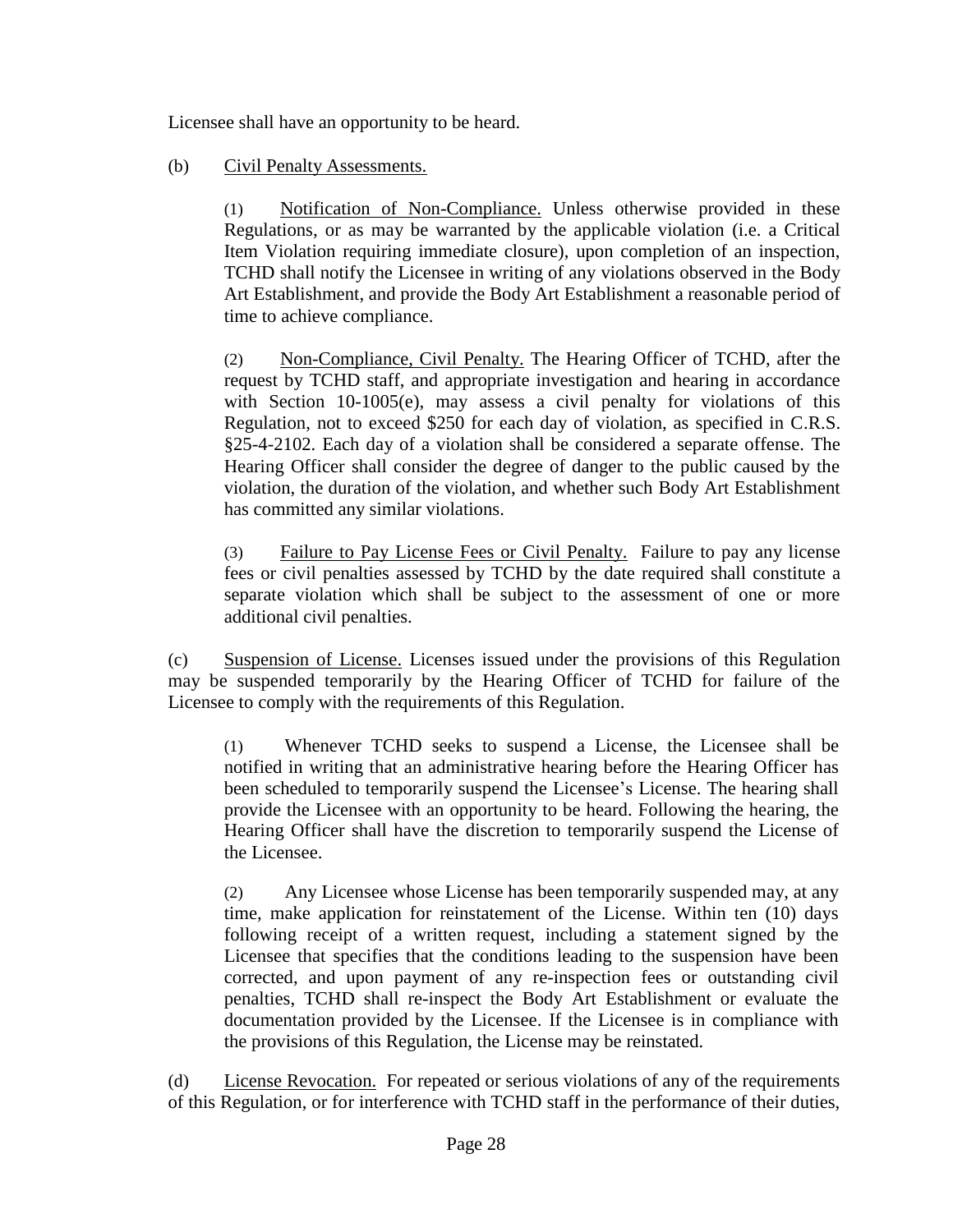Licenses may be permanently revoked after a hearing before the Hearing Officer. Before taking such action, the Licensee shall be notified in writing that an administrative hearing before the Hearing Officer has been scheduled to revoke the Licensee's License. The hearing shall provide the Licensee with an opportunity to be heard. Following the hearing, the Hearing Officer shall have the discretion to revoke the License of the Licensee.

(e) Administrative Hearings. The hearings provided for in this Section 10-1005 shall be conducted by the Hearing Officer at a time and place designated in the notice provided by TCHD to the Licensee. A record of the hearing shall be made by the Hearing Officer. Any decision of the Hearing Officer may be oral or written, shall be included in the hearing record, and shall include the findings and conclusions upon the material issues of fact, law, or discretion presented by the hearing record, and the appropriate order, sanction, relief, or denial thereof. It is within the discretion of the Hearing Officer whether to make an immediate decision upon the conclusion of a hearing, or to prepare written findings within a reasonable time after the hearing, not to exceed thirty (30) days. Each written decision by the Hearing Officer shall be served on the Licensee by personal service or by mailing by first-class mail to the last known address of the Licensee, and shall be effective as to such party on the date mailed or such later date as is stated in the decision.

(f) Enforcement Costs. The actual costs incurred by TCHD for enforcement of these Regulations, including reasonable oversight and overhead costs, shall be charged to and payable by the Licensee of a non-compliant Body Art Establishment.

(g) Appeal. Pursuant to C.R.S.  $\S 25$ -1-515(1), any person aggrieved and affected by a decision of the Hearing Officer of TCHD is entitled to judicial review of the decision by filing, in the district court of any county within TCHD's Jurisdiction, an appropriate action requesting the review, to be filed within ninety (90) days after the date of the decision. Any person aggrieved or affected by a decision of the Hearing Officer is further entitled to inspect and copy TCHD's records concerning the matter.

# <span id="page-29-0"></span>**SECTION 11: VARIANCE PROCEDURE**

**11-1101** Any Body Art Establishment may request a variance from any requirement of these Regulations when such Body Art Establishment believes that the requirement results in an undue economic hardship or when it is believed a standard may not apply to the specific situation.

**11-1102** Requests shall be submitted in writing to TCHD and shall include the name and location of the business, the name of the Owner, and the section of the Regulation for which a variance is being requested. Evidence of undue economic hardship should include professional estimates and costs for compliance. If it is believed that a standard may not apply to the specific situation, an explanation shall be included.

**11-1103** Any person who requests a variance for the provisions of these regulations shall have the burden of supplying TCHD with information that demonstrates the conditions exist